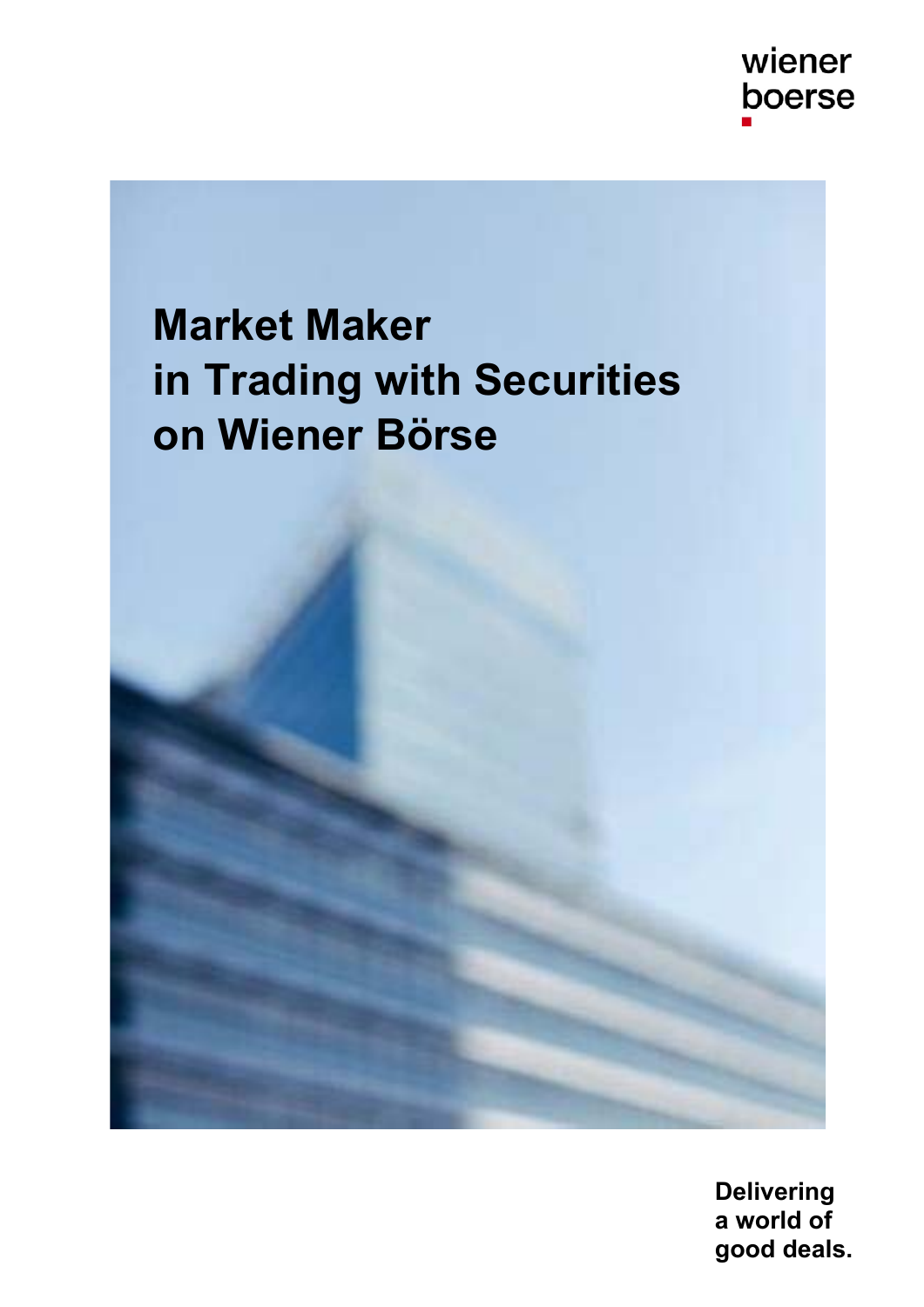## **Market Maker**

## **in Securities Trading through the Trading System Xetra® on Wiener Börse**

| 1              |                                                                                                                                                                                                                                | 3  |
|----------------|--------------------------------------------------------------------------------------------------------------------------------------------------------------------------------------------------------------------------------|----|
| $\mathbf 2$    |                                                                                                                                                                                                                                |    |
| 3              |                                                                                                                                                                                                                                | 9  |
| 3.1            | Market Maker 2008 2014 12:00 10:00 10:00 10:00 10:00 10:00 10:00 10:00 10:00 10:00 10:00 10:00 10:00 10:00 10:00 10:00 10:00 10:00 10:00 10:00 10:00 10:00 10:00 10:00 10:00 10:00 10:00 10:00 10:00 10:00 10:00 10:00 10:00 1 |    |
| 3.1.1          |                                                                                                                                                                                                                                |    |
| 3.1.2          |                                                                                                                                                                                                                                |    |
| 3.1.3          |                                                                                                                                                                                                                                |    |
| 3.2            |                                                                                                                                                                                                                                |    |
| 3.3            | BBO (Best Bid and Offer) Program for MiFID Market Maker _________________________ 15                                                                                                                                           |    |
| 3.3.1          |                                                                                                                                                                                                                                |    |
| 3.3.2          |                                                                                                                                                                                                                                |    |
| 3.3.3          | Share of Passive Market Maker Turnover on Total Turnover $(\rightarrow)$ Passive Market Share) 16                                                                                                                              |    |
| 3.3.4          |                                                                                                                                                                                                                                |    |
| 3.3.5          | Temporary Suspension or Reduction of the Quotation Obligations ________________________ 16                                                                                                                                     |    |
| 3.3.6          |                                                                                                                                                                                                                                |    |
| 4              |                                                                                                                                                                                                                                |    |
| 4.1            |                                                                                                                                                                                                                                |    |
| 4.2            | $\overline{\phantom{a}}$ 17<br><b>Issuer Contribution</b>                                                                                                                                                                      |    |
| 4.3            | Transparency Regarding the Fulfillment of the Obligation to Place Quotes___________ 17                                                                                                                                         |    |
| 5              |                                                                                                                                                                                                                                |    |
| 5.1            | Method of surveillance and Information Method of Surveillance and Information                                                                                                                                                  |    |
| 5.2            | Performance ratio and sanctions in cases of noncompliance _______________________ 18                                                                                                                                           |    |
| 5.3            | Temporary suspension or reduction of quote obligations __________________________ 19                                                                                                                                           |    |
| 5.3.1          |                                                                                                                                                                                                                                |    |
| 5.3.2          |                                                                                                                                                                                                                                |    |
| 5.3.3          |                                                                                                                                                                                                                                |    |
| 6              |                                                                                                                                                                                                                                |    |
| 6.1            |                                                                                                                                                                                                                                |    |
| 6.2            |                                                                                                                                                                                                                                |    |
| 6.3            |                                                                                                                                                                                                                                |    |
| $\overline{7}$ | <b>Disclaimer</b>                                                                                                                                                                                                              | 23 |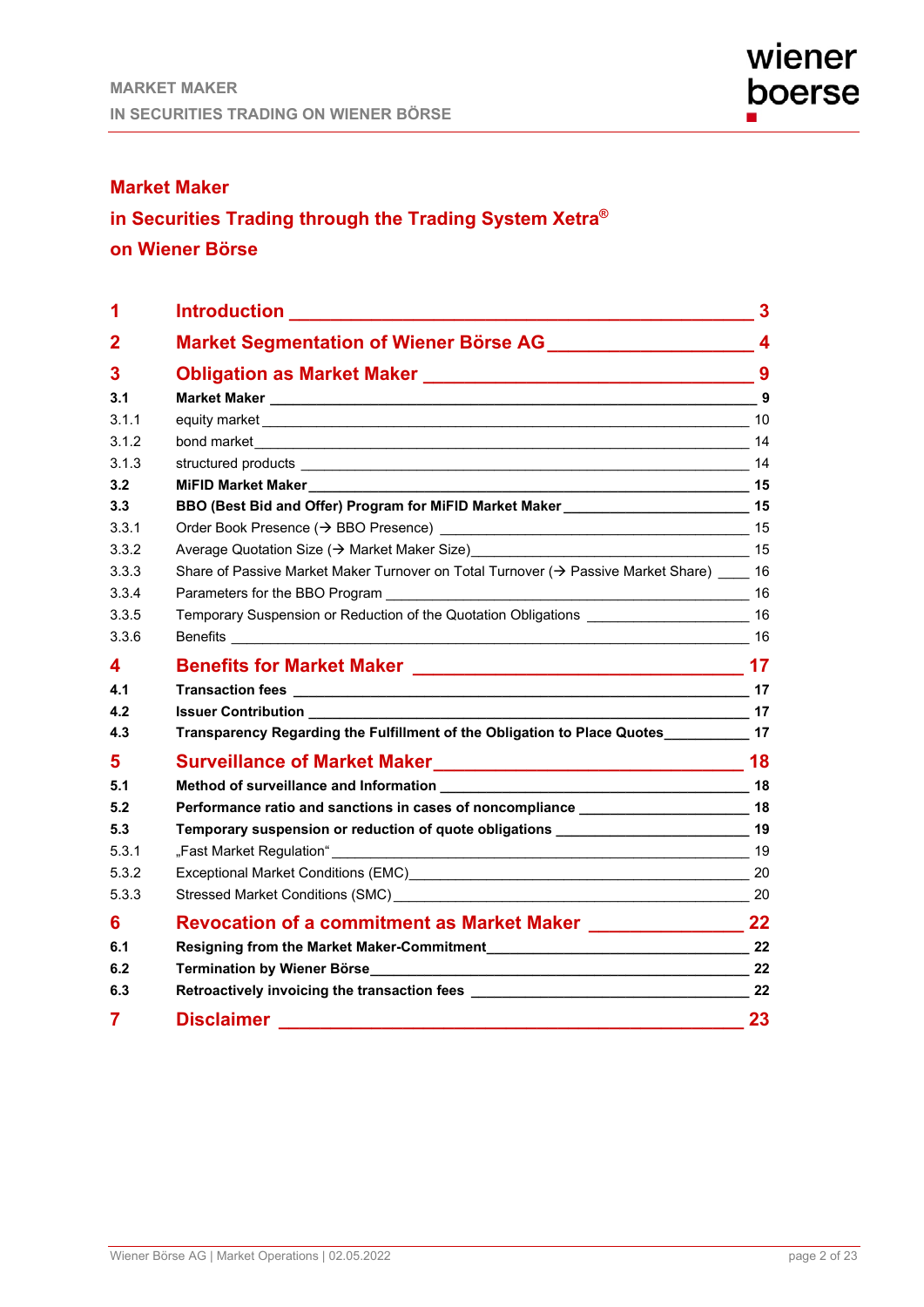## **1 Introduction**

This documentaion represents a comprehensive overview about the liquidity providing as marekt maker.



*Figure: Liquidity Providing of Wiener Börse AG* 

Liquidity providers are trading participants who, by assuming such a function in securities trading, increase the liquidity and thus also the price quality of the securities they manage.

Market makers are trading participants who provide additional liquidity in the order book with binding buy and sell orders (quotes) and ensure execution at market-driven prices.

In addition to the market makers in the prime market, BBO market makers (Best Bid and Offer) may ensure an increase in price quality. The BBO market maker undertakes to offer liquidity at the best available prices - at the top of the order book.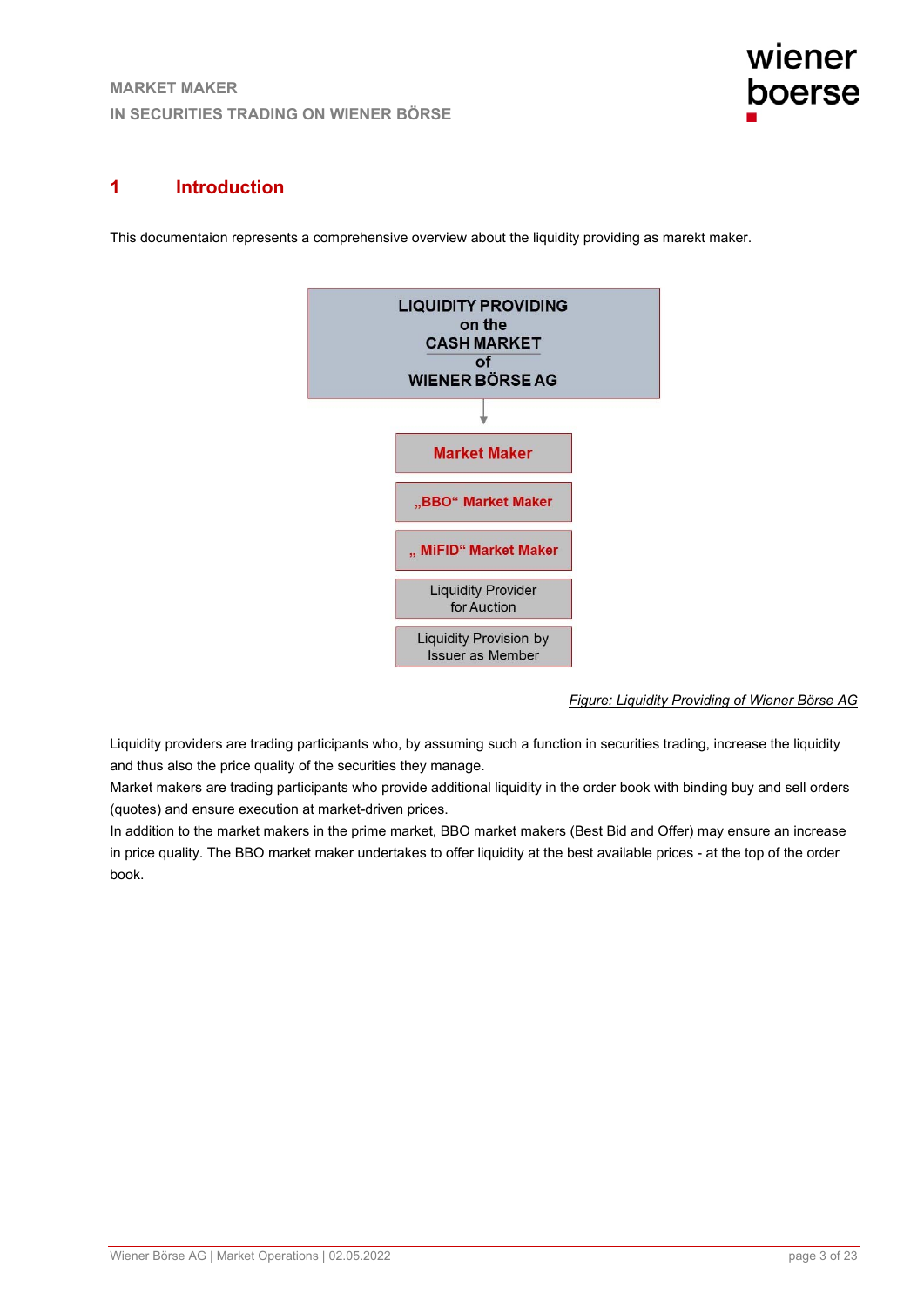## **2 Market Segmentation of Wiener Börse AG**

The market segmentation allocates the financial instruments traded on the markets of Wiener Börse AG according to certain criteras into market segments. The market segmentation does not take into account whether a financial instruments are admitted to listing on a regulated market (Official Market) or is traded on a Multilateral Trading System (Vienna MTF).; these markets are used only as a criterion for the allocation to the different market segments.

The allocation criteria to the different market segments is determined particulary by

- Markets (Official Market, Vienna MTF)
- Type of financial instruments (shares, participation certificates, bonds, certificates etc)
- More stringent reporting, quality and disclosure requirements
- Liquidity Providing (Market Maker, Auction with Liquidity Providers etc.)
- Trading system and type trading

The financial instruments traded on the markets of Wiener Börse AG are grouped into the following segments:



#### Marktsegmentierung der Wiener Börse AG

#### *Figure: Market Segmentation of Wiener Börse AG*

The exact criteria for admission and allocation as well as the basic features of the individual segments are explained in greater detail in the publication "Market Segmentation of Wiener Börse AG".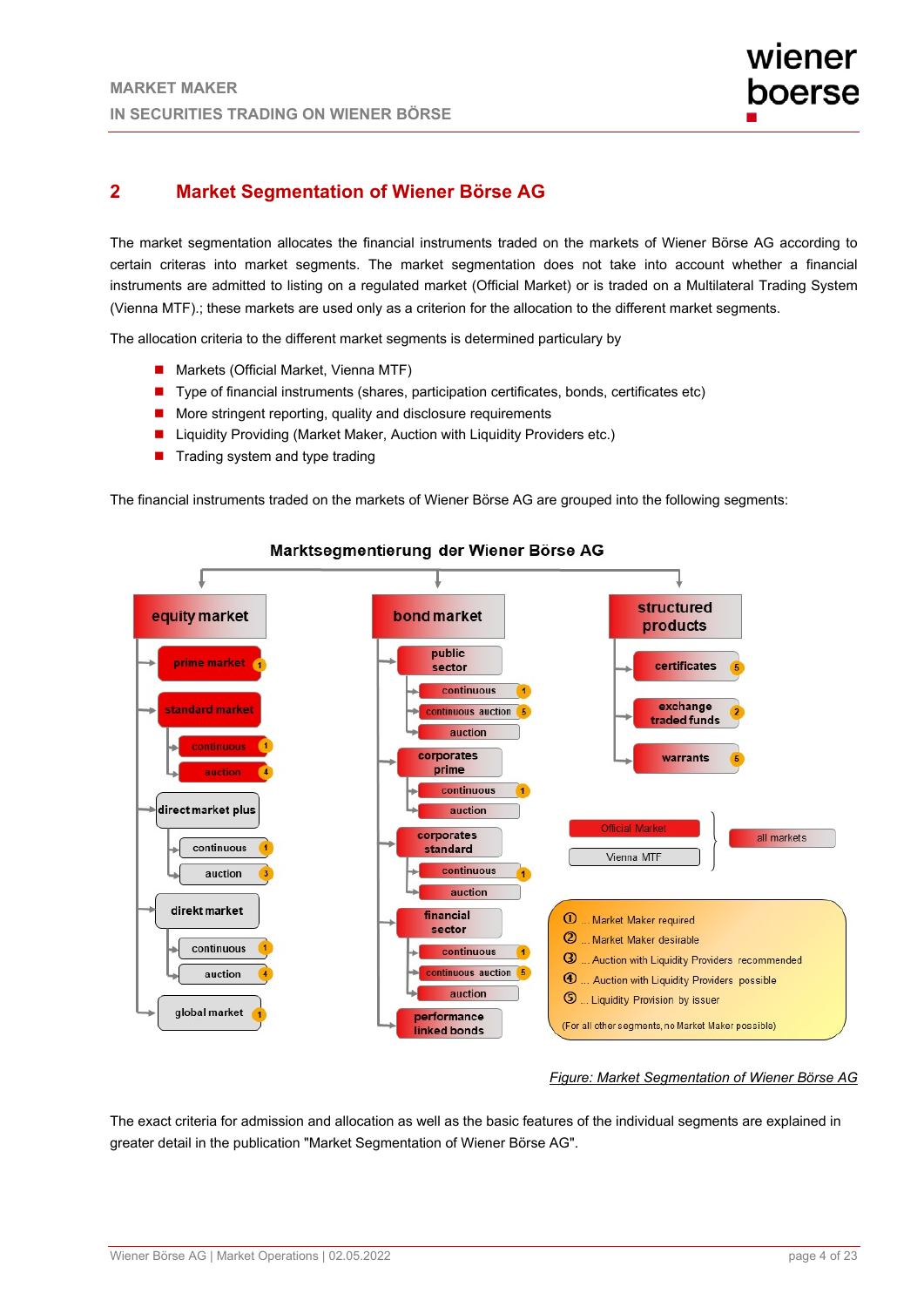The following chart provides a brief overview of the different market segments and lists the criteria for allocating securities to each of them:

| <b>Market</b><br>Type of security<br>segment          |                                                                                                                                     | <b>Markets and</b><br>specific criteria                                        | <b>Market Maker /</b><br><b>Liquidity Provision</b>                                      | Xetra <sup>®</sup> T7<br><b>Trading procedure</b>                                                             |  |  |  |  |  |
|-------------------------------------------------------|-------------------------------------------------------------------------------------------------------------------------------------|--------------------------------------------------------------------------------|------------------------------------------------------------------------------------------|---------------------------------------------------------------------------------------------------------------|--|--|--|--|--|
|                                                       | equity market                                                                                                                       |                                                                                |                                                                                          |                                                                                                               |  |  |  |  |  |
| prime market                                          | <b>Stocks</b>                                                                                                                       | Official Market;<br>additional<br>prerequisites to be<br>met by the issuer *1) | market maker<br>required;<br><b>BBO-market maker</b><br>possible                         | "Continuous Trading" in<br>conjunction with an<br>opening auction, intraday<br>auction and closing<br>auction |  |  |  |  |  |
| standard<br>market<br>continuous                      | <b>Stocks</b>                                                                                                                       | <b>Official Market</b>                                                         | market maker<br>required                                                                 | "Continuous Trading" in<br>conjunction with an<br>opening auction and<br>closing auction                      |  |  |  |  |  |
| standard<br>market<br>auction                         | Stocks and other<br>equities (e.g.<br>participation<br>certificates, profit-<br>sharing rights,<br>UCITS shares etc.)               | <b>Official Market</b>                                                         | Auction with<br><b>Liquidity Providers</b><br>possible                                   | "Auction"                                                                                                     |  |  |  |  |  |
| direct market<br>plus<br>continuous                   | <b>Stocks</b>                                                                                                                       | Vienna MTF;<br>additional<br>prerequisites to be<br>met by the issuer *2)      | market maker<br>required                                                                 | "Continuous Trading" in<br>conjunction with an<br>opening auction and<br>closing auction                      |  |  |  |  |  |
| direct market<br>plus<br>auction                      | <b>Stocks</b>                                                                                                                       | Vienna MTF;<br>additional<br>prerequisites to be<br>met by the issuer *2)      | Auction with<br><b>Liquidity Providers</b><br>desirable                                  | "Auction"                                                                                                     |  |  |  |  |  |
| direct market<br>continuous                           | <b>Stocks</b>                                                                                                                       | Vienna MTF                                                                     | market maker<br>required                                                                 | "Continuous Trading" in<br>conjunction with an<br>opening auction and<br>closing auction                      |  |  |  |  |  |
| direct market<br>auction                              | Stocks and other<br>equities (e.g.<br>participation<br>Vienna MTF<br>certificates, profit-<br>sharing rights,<br>UCITS shares etc.) |                                                                                | additional market<br>makers possible                                                     | "Auction"                                                                                                     |  |  |  |  |  |
| global market<br><b>Stocks</b><br><b>Thrid Market</b> |                                                                                                                                     | "applicant" market<br>maker required,<br>additional market<br>makers desirable | "Continuous Trading" in<br>conjunction with an<br>opening auction and<br>closing auction |                                                                                                               |  |  |  |  |  |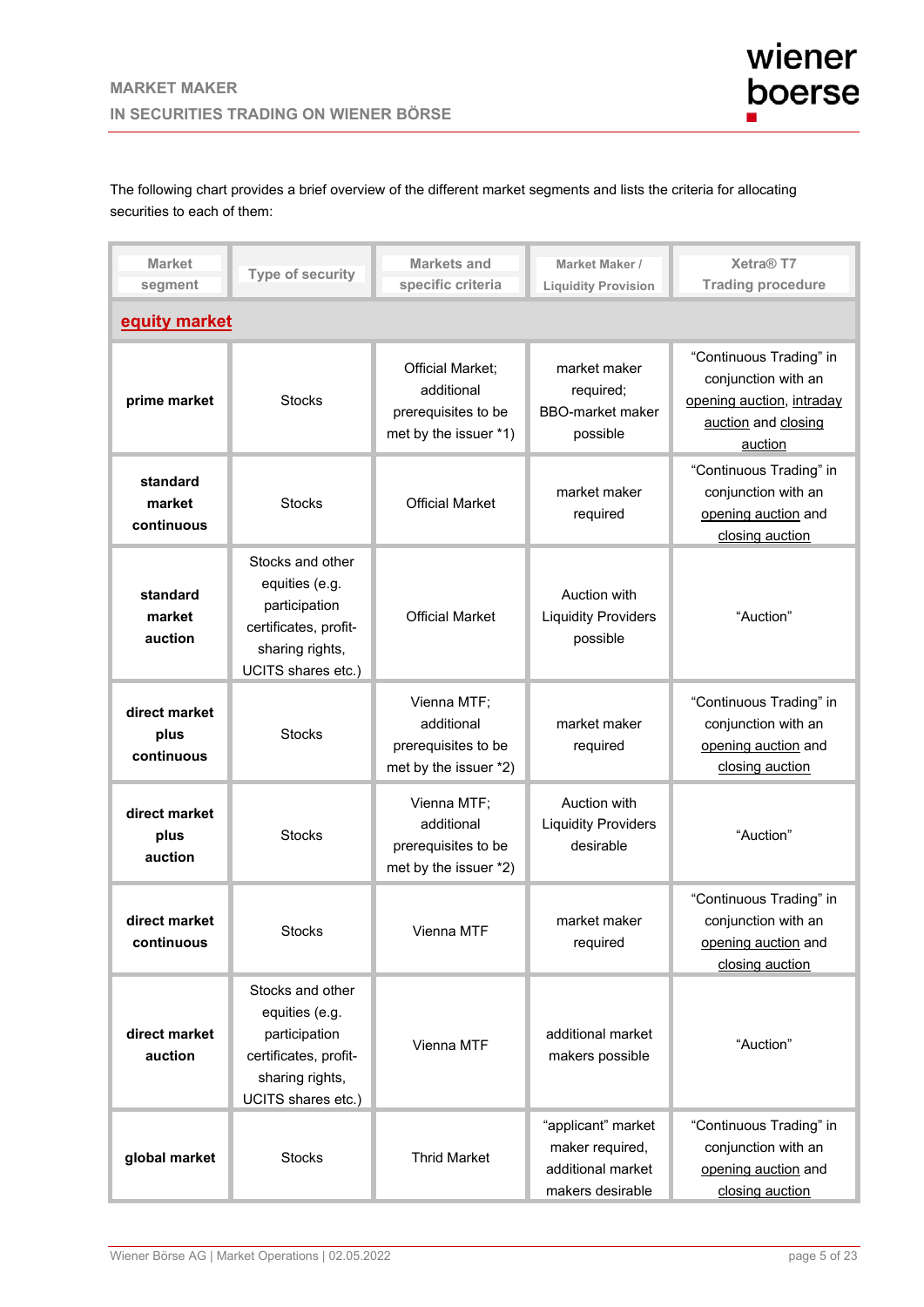## **MARKET MAKER IN SECURITIES TRADING ON WIENER BÖRSE**



| <b>Market</b><br>Type of security                    |                                                                                            | <b>Markets and</b>                                                                    | Market Maker /                                                                | Xetra <sup>®</sup> T7                                                                     |  |  |
|------------------------------------------------------|--------------------------------------------------------------------------------------------|---------------------------------------------------------------------------------------|-------------------------------------------------------------------------------|-------------------------------------------------------------------------------------------|--|--|
| segment                                              |                                                                                            | specific criteria                                                                     | <b>Liquidity Provision</b>                                                    | <b>Trading procedure</b>                                                                  |  |  |
| <b>bond market</b>                                   |                                                                                            |                                                                                       |                                                                               |                                                                                           |  |  |
| public sector<br>continuous                          |                                                                                            |                                                                                       | market maker<br>required                                                      | "Continuous Trading" in<br>conjunction with an<br>opening auction, and<br>closing auction |  |  |
| public sector<br>continuous<br>auction               | government bonds,<br>austrian treasury<br>bills, interest rate<br>and government<br>strips | Official Market or<br>Vienna MTF                                                      | <b>Liquidity Provision</b><br>by issuer or in<br>agreement with the<br>issuer | "Continuous Auction"                                                                      |  |  |
| public sector<br>auction                             |                                                                                            |                                                                                       |                                                                               | "Auction"                                                                                 |  |  |
| corporates<br>prime<br>continuous<br>corporate bonds |                                                                                            | Official Market or<br>Vienna MTF;<br>furthermore in<br>corporates prime<br>additional | market maker<br>required                                                      | "Continuous Trading" in<br>conjunction with an<br>opening auction, and<br>closing auction |  |  |
| corporates<br>prime<br>auction                       |                                                                                            | prerequisites have to<br>be met by the issuer<br>*3)                                  |                                                                               | "Auction"                                                                                 |  |  |
| corporates<br>standard<br>continuous                 | <b>Official Market or</b>                                                                  |                                                                                       | market maker<br>required                                                      | "Continuous Trading" in<br>conjunction with an<br>opening auction, and<br>closing auction |  |  |
| corporates<br>standard<br>auction                    | corporate bonds                                                                            | Vienna MTF                                                                            |                                                                               | "Auction"                                                                                 |  |  |
| financial<br>sector<br>continuous                    | banking bonds and<br>convertible bonds<br>banking bonds and<br>convertible bonds           | <b>Official Market or</b><br>Vienna MTF                                               | market maker<br>required                                                      | "Continuous Trading" in<br>conjunction with an<br>opening auction, and<br>closing auction |  |  |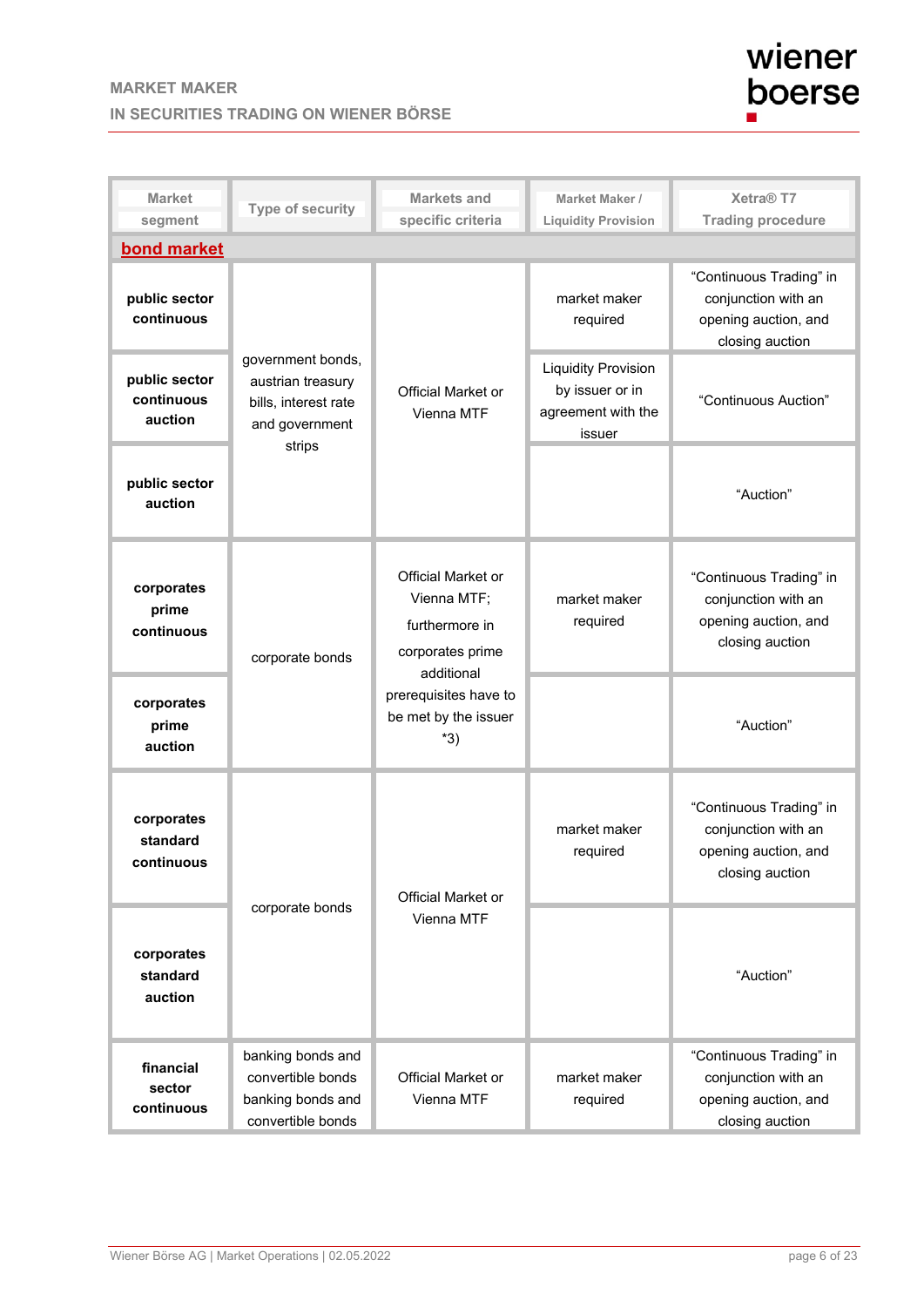| wiener |
|--------|
| boerse |
| . .    |

| <b>Market</b><br>segment                     | Type of security                                                                                                              | Markets and<br>specific criteria | Market Maker /<br><b>Liquidity Provision</b>                                  | Xetra <sup>®</sup> T7<br><b>Trading procedure</b> |
|----------------------------------------------|-------------------------------------------------------------------------------------------------------------------------------|----------------------------------|-------------------------------------------------------------------------------|---------------------------------------------------|
| financial<br>sector<br>continuous<br>auction |                                                                                                                               |                                  | <b>Liquidity Provision</b><br>by issuer or in<br>agreement with the<br>issuer | "Continuous Auction"                              |
| financial<br>sector<br>auction               |                                                                                                                               |                                  |                                                                               | "Auction"                                         |
| performance<br>linked bonds                  | performance linked<br>bonds (debt<br>securities or<br>interest payment<br>based on perfor-<br>mance of relevant<br>underlying | Official Market or<br>Vienna MTF |                                                                               | "Auction"                                         |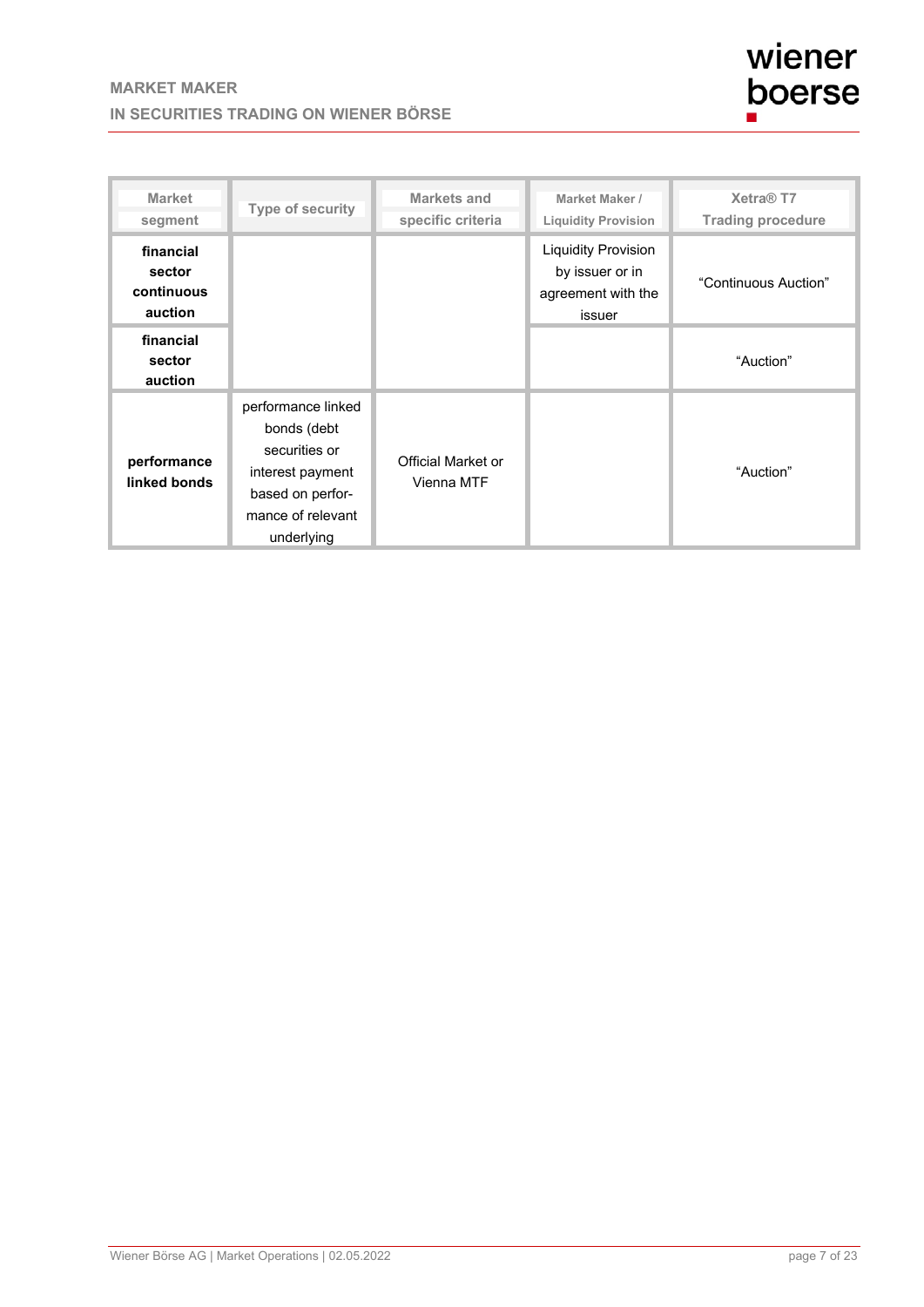## **MARKET MAKER IN SECURITIES TRADING ON WIENER BÖRSE**



| <b>Market</b><br>segment | Type of security                                                                                                                                                                                                                                                                                                                      | Markets and<br>specific criteria | Market Maker /<br><b>Liquidity Provision</b>         | Xetra <sup>®</sup> T7<br><b>Trading procedure</b>                                                                                                   |  |  |  |
|--------------------------|---------------------------------------------------------------------------------------------------------------------------------------------------------------------------------------------------------------------------------------------------------------------------------------------------------------------------------------|----------------------------------|------------------------------------------------------|-----------------------------------------------------------------------------------------------------------------------------------------------------|--|--|--|
| structured products      |                                                                                                                                                                                                                                                                                                                                       |                                  |                                                      |                                                                                                                                                     |  |  |  |
| certificates             | <b>basket certificates</b><br>$\blacksquare$ index certificates<br>leverage (knock<br>out) certificates<br>discount certificates<br>bonus certificates<br>$\blacksquare$ express certificates<br>$\blacksquare$ guarantee<br>certificates<br>reverse<br>convertibles<br>outperformance<br>certificates<br><b>d</b> other certificates | Official Market or<br>Vienna MTF | <b>Liquidity Provision</b><br>by issuer as<br>member | "Continuous Auction" only<br>if a liquid market is<br>guaranteed by the<br>Liquidity Provider;<br>otherwise trading<br>procedure "Auction"          |  |  |  |
| exchange<br>traded funds | passively managed<br>investment funds                                                                                                                                                                                                                                                                                                 | Official Market or<br>Vienna MTF | market maker<br>basically<br>desirabled              | "Continuous Trading" in<br>conjunction with an<br>opening auction and<br>closing auction;<br>without Market Maker<br>trading procedure<br>"Auction" |  |  |  |
| warrants                 | warrants                                                                                                                                                                                                                                                                                                                              | Official Market or<br>Vienna MTF | <b>Liquidity Provision</b><br>by issuer as<br>member | "Continuous Auction" only<br>if a liquid market is<br>guaranteed by the<br>Liquidity Provider;<br>otherwise trading<br>procedure "Auction"          |  |  |  |

*Note: In case shares are represented by certificates (such as ADCs -* Austrian Depositary Certificates, GDRs - Global Depository Receipts *etc.), they are subject to the same terms and conditions that apply to the shares.*

*\_\_\_\_\_\_\_\_\_\_\_\_\_\_\_\_\_\_\_\_\_\_\_\_ \*1)*  **"prime market rules"** 

*\*2)*  **"direct market plus rules"** 

**\*2) "corporates prime rules"**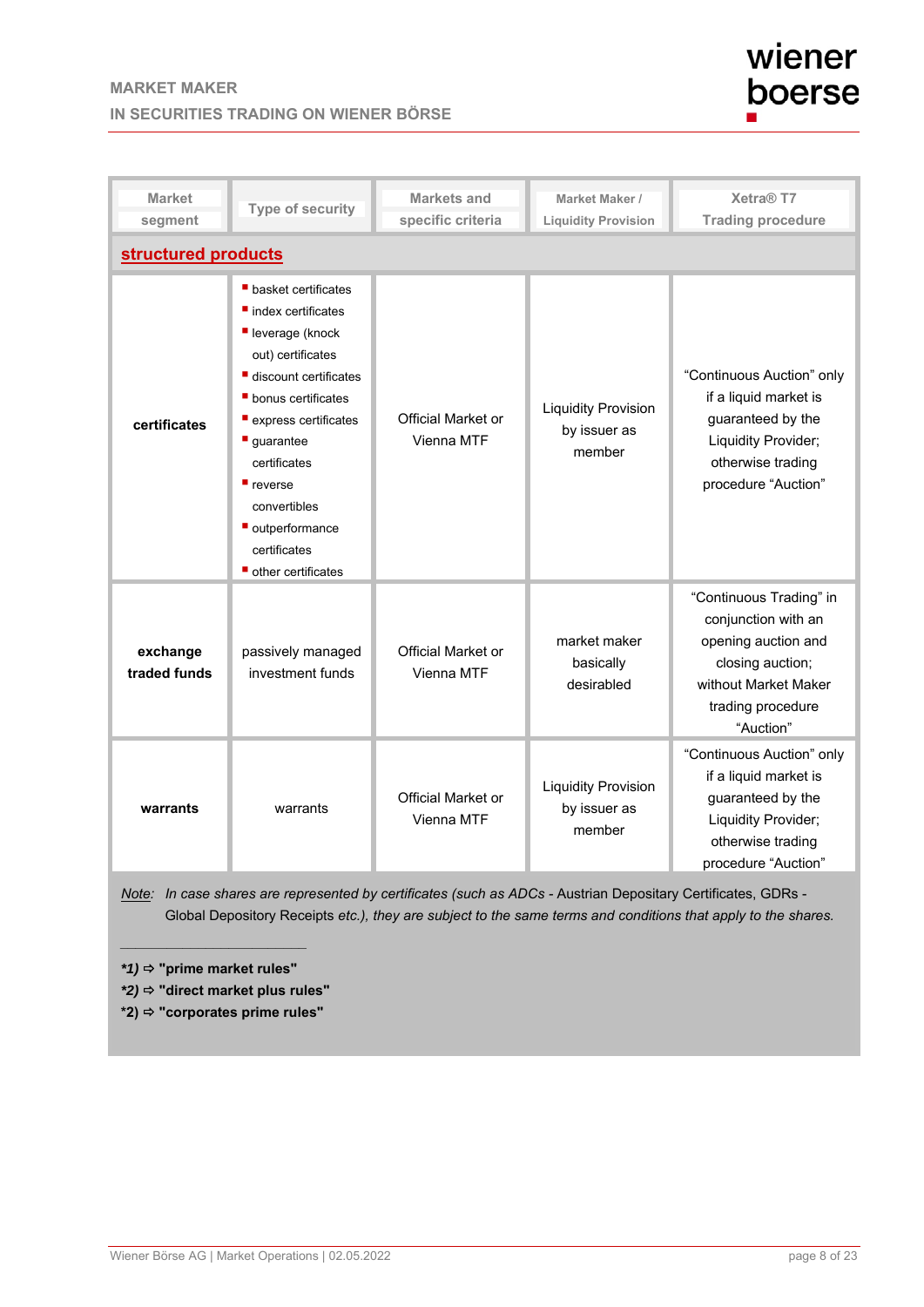## **3 Obligation as Market Maker**

A trading participant may assume a market maker commitment for certain securities by entering into an agreement with the exchange operating company.

Trading participants who are obliged to act as market maker are under the obligation to place binding buy and sell prices (quotes) into the system during a certain period in continuous trading, which must be entered for both the demand and the supply side for specified minimum quotation size (minimum size) and in accordance with the maximum price spread between demand and supply (maximum spread).

### **3.1 Market Maker**

Market makers have the obligation to fulfill the requirements prescribed by Wiener Börse AG (period of time for placing quotes, maximum spread, minimum size).

For continuously traded stocks and other equities in the market segment **equitiy market** the dermination of the conditions regarding the maximum spread and the minimum size is based by allocating the stocks to different liquidity classes:

|                                                                                                                                                                                                                                       |                                  | <b>Market Maker</b>             |                                             |  |  |
|---------------------------------------------------------------------------------------------------------------------------------------------------------------------------------------------------------------------------------------|----------------------------------|---------------------------------|---------------------------------------------|--|--|
| <b>Market Segment</b>                                                                                                                                                                                                                 | <b>Liquidity</b><br><b>Class</b> | <b>Maximum</b><br><b>Spread</b> | <b>Minimum Size</b><br><b>Volume in EUR</b> |  |  |
|                                                                                                                                                                                                                                       | LQ1                              | 0,65 %                          | 35 TSD                                      |  |  |
|                                                                                                                                                                                                                                       | LQ <sub>2</sub>                  | 0,85 %                          | <b>25 TSD</b>                               |  |  |
| Stocks/ADCs represented in the<br><b>Prime Market</b>                                                                                                                                                                                 | LQ <sub>3</sub>                  | 1,30 %                          | 17 TSD                                      |  |  |
|                                                                                                                                                                                                                                       | LQ4                              | 1,80 %                          | 9 TSD                                       |  |  |
|                                                                                                                                                                                                                                       | LQ <sub>5</sub>                  | 2,70 %                          | 9 TSD                                       |  |  |
| Stocks/ADCs represented in the<br><b>Standard Market Continuous</b>                                                                                                                                                                   | LQ6                              | 4,00 %                          | <b>10 TSD</b>                               |  |  |
| Stocks/ADCs represented in the<br><b>Direct Market Plus Continuous</b><br><b>Direct Market Continuous</b>                                                                                                                             | LQ7                              | 4,00 %                          | <b>10 TSD</b>                               |  |  |
| Stocks/ADCs represented in the<br><b>Global Market</b>                                                                                                                                                                                | LQ7                              | 5,00 %                          | <b>10 TSD</b>                               |  |  |
| securities that are traded in the trading model<br>auction with liquidity provision<br>(specific securities of the market segments<br><b>Standard Market Auction, Direct Market Plus</b><br><b>Auction und Direct Market Auction)</b> | LO <sub>8</sub>                  | 5.00 %                          | <b>10 TSD</b>                               |  |  |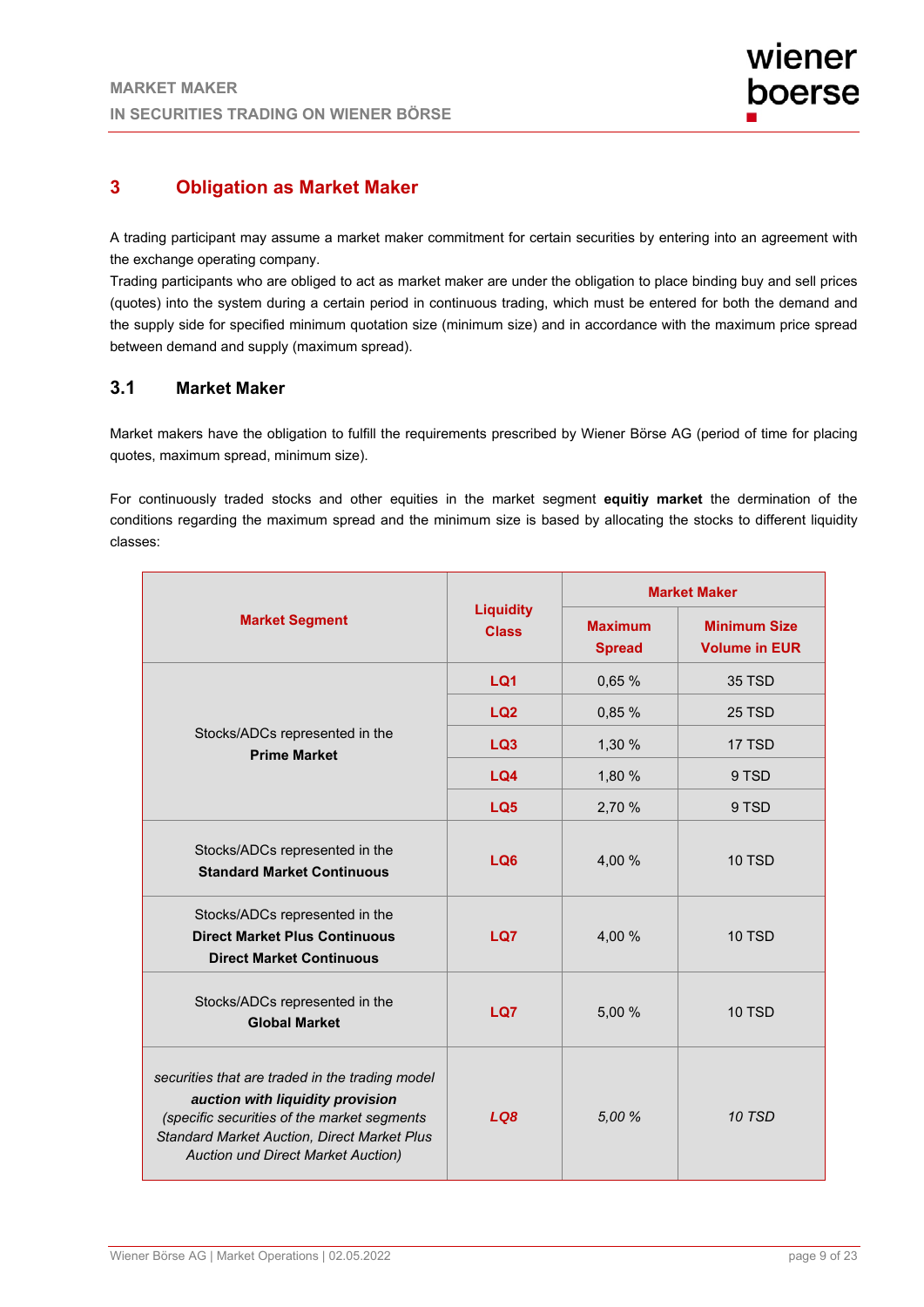For the market segment prime market the allocation of the stocks to the respective liquidity class (LQ1 to LQ5) is pregiven from the exchange operating company and fixed for one year (usually from the beginning of May to the end of April of the following year).

In extraordinary situations (for example massive reduction of free float) the exchange operating company may change liquidity classes of instruments throughout the year.

The minimum size for a quote is quaterly calculated from the predefined value in Euro to a number of pieces (shares) and depends on the last price of the concerned instrument on the day before the last trading day of a quarter and is determined on the day before the last trading day of quarter.

If necessary (e.g .in the case of changes in the capital, inclusion in electronic trading), the market maker minimum quotes will be fixed based on the reference price during the current quarter and promulgated by separate notice.

In special market situations, it is possible to refrain from adjusting the market maker minimum size requirements (minimum size).

#### **3.1.1 equity market**

The following table lists the Market Maker's obligations for continuously traded shares in the segment *equity market*:

| <b>Market</b><br>segment | Finable period of<br>quotation                                                                                                  | <b>Maximum spread</b>                                                                                                                                                                                                                                                                                                         | Minimum size                                                                                                                                                                                                                                                                                                                                                                                                                                                                                                       |  |  |  |  |  |
|--------------------------|---------------------------------------------------------------------------------------------------------------------------------|-------------------------------------------------------------------------------------------------------------------------------------------------------------------------------------------------------------------------------------------------------------------------------------------------------------------------------|--------------------------------------------------------------------------------------------------------------------------------------------------------------------------------------------------------------------------------------------------------------------------------------------------------------------------------------------------------------------------------------------------------------------------------------------------------------------------------------------------------------------|--|--|--|--|--|
|                          | equity market / prime market                                                                                                    |                                                                                                                                                                                                                                                                                                                               |                                                                                                                                                                                                                                                                                                                                                                                                                                                                                                                    |  |  |  |  |  |
| prime market             | On average, $\geq 80\%$ of the<br>observation period during<br>the calendar month.<br>Observation period:<br>09:00 to 17:30 hrs | <b>Annual determination</b><br>(valid for one year<br>usually beginning of May y until<br>end April $y+1$ ):<br>$LQ1 = 0,65%$<br>$LQ2 = 0,85%$<br>$LQ3 = 1,30%$<br>$LQ4 = 1,80%$<br>$LQ5 = 2,70%$<br>(calculated based on buy limit<br>to sell limit of the quote)<br><b>adjustment</b> for stocks with a<br>low market value | Quarterly adjustment based on the<br>closing price on the penultimate<br>trading day of the preceding month<br>taking account of the <b>determined</b><br>Value in Euro of the respective<br>liquidity class; the resulting number of<br>units is rounded up to the next whole<br>number of units:<br>$LQ1 = \text{\textsterling} 35.000, -$<br>$LQ2 = \text{\textsterling} 25.000$ ,--<br>$LQ3 = 617.000$<br>$LQA = \text{\textsterling} 9.000, --$<br>$LQ5 = 69.000, -$<br>adjustment at high market volatility. |  |  |  |  |  |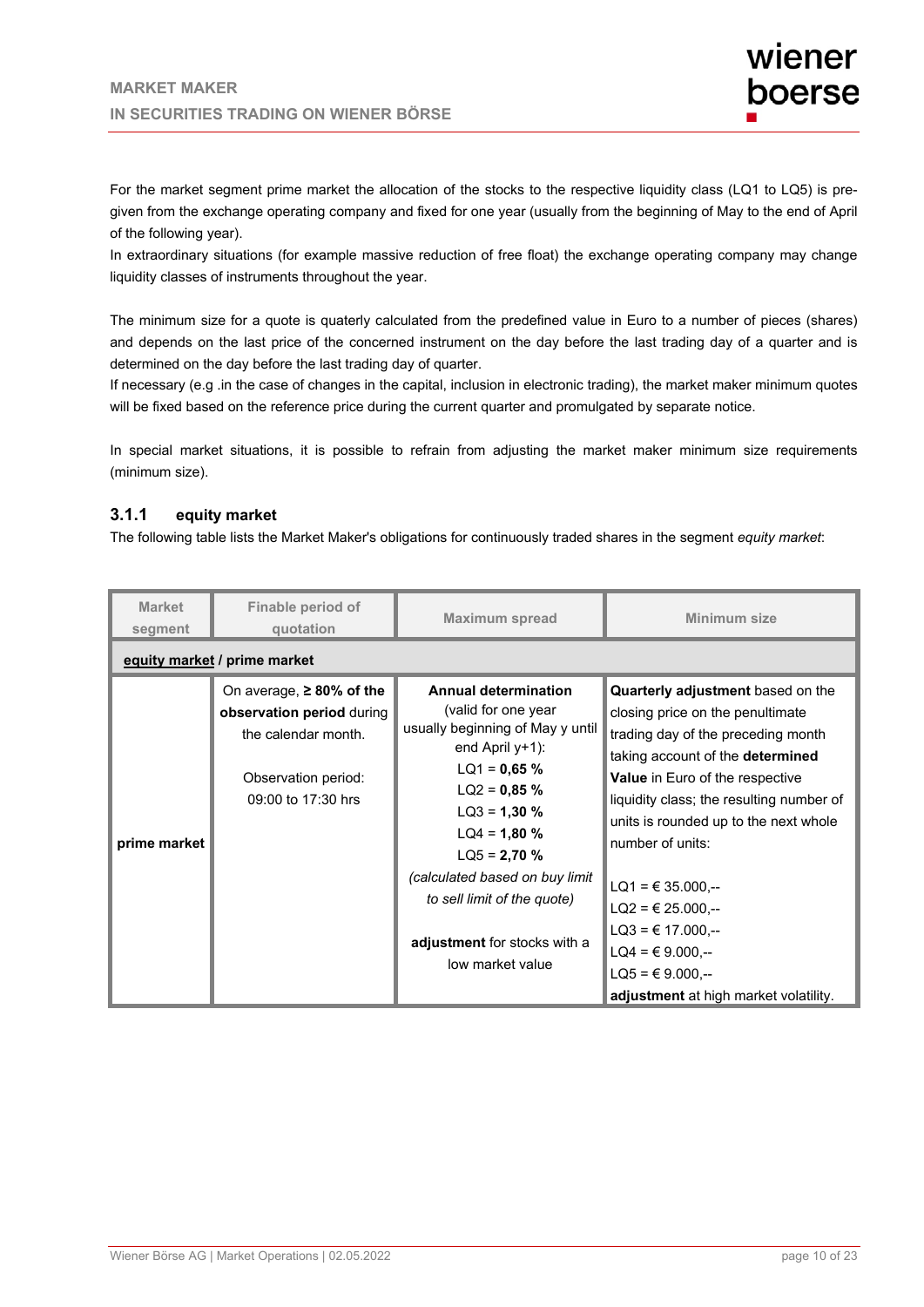|                                     | equity market / standard market                                                                                                                                                                                                                                           |                                                                                                                                    |                                                                                                                                                                                                                                                                                                                    |  |  |  |  |
|-------------------------------------|---------------------------------------------------------------------------------------------------------------------------------------------------------------------------------------------------------------------------------------------------------------------------|------------------------------------------------------------------------------------------------------------------------------------|--------------------------------------------------------------------------------------------------------------------------------------------------------------------------------------------------------------------------------------------------------------------------------------------------------------------|--|--|--|--|
| standard<br>market<br>continuous    | On average, $\geq 80\%$ of the<br>observation period during<br>the calendar month.<br>Observation period:<br>09:00 to 17:30 hrs                                                                                                                                           | <b>Fix 4%</b><br>(calculated based on buy limit<br>to sell limit of the quote)<br>adjustment for stocks with a<br>low market value | Quarterly adjustment based on the<br>closing price on the penultimate<br>trading day of the preceding month<br>taking account of the determined<br>Value in the amount of $\epsilon$ 10.000,--; the<br>resulting number of units is rounded up<br>to the next whole number of units and<br>is at most 5.000 units. |  |  |  |  |
|                                     | equity market / direct market plus                                                                                                                                                                                                                                        |                                                                                                                                    |                                                                                                                                                                                                                                                                                                                    |  |  |  |  |
| direct market<br>plus<br>continuous | On average, ≥80% of the<br>observation period during<br>the calendar month.<br>Observation period:<br>09:00 to 17:30 hrs                                                                                                                                                  | <b>Fix 5%</b><br>(calculated based on buy limit<br>to sell limit of the quote)<br>adjustment for stocks with a<br>low market value | Quarterly adjustment based on the<br>closing price on the penultimate<br>trading day of the preceding month<br>taking account of the determined<br>Value in the amount of $\epsilon$ 10.000,--; the<br>resulting number of units is rounded up<br>to the next whole number of units and<br>is at most 5.000 units. |  |  |  |  |
| equity market / direct market       |                                                                                                                                                                                                                                                                           |                                                                                                                                    |                                                                                                                                                                                                                                                                                                                    |  |  |  |  |
| direct market<br>continuous         | On average, $\geq 80\%$ of the<br>observation period during<br>the calendar month.<br>Observation period:<br>09:00 to 17:30 hrs                                                                                                                                           | <b>Fix 5%</b><br>(calculated based on buy limit<br>to sell limit of the quote)<br>adjustment for stocks with a<br>low market value | Quarterly adjustment based on the<br>closing price on the penultimate<br>trading day of the preceding month<br>taking account of the determined<br>Value in the amount of $\epsilon$ 10.000,--; the<br>resulting number of units is rounded up<br>to the next whole number of units and<br>is at most 5.000 units. |  |  |  |  |
|                                     | equity market / global market                                                                                                                                                                                                                                             |                                                                                                                                    |                                                                                                                                                                                                                                                                                                                    |  |  |  |  |
| global market                       | On average, $\geq 50\%$ OR<br>$\geq$ 25% (*) of the<br>observation period during<br>the calendar month.<br>(*) Only with a share of the<br>market maker turnover in<br>the total turnover in double<br>counting $\geq$ 40 %!<br>Observation period:<br>09:00 to 17:30 hrs | <b>Fix 5%</b><br>(calculated based on buy limit<br>to sell limit of the quote)<br>adjustment for stocks with a<br>low market value | Quarterly adjustment based on the<br>closing price on the penultimate<br>trading day of the preceding month<br>taking account of the determined<br>Value in the amount of $\epsilon$ 10.000,--; the<br>resulting number of units is rounded up<br>to the next whole number of units.                               |  |  |  |  |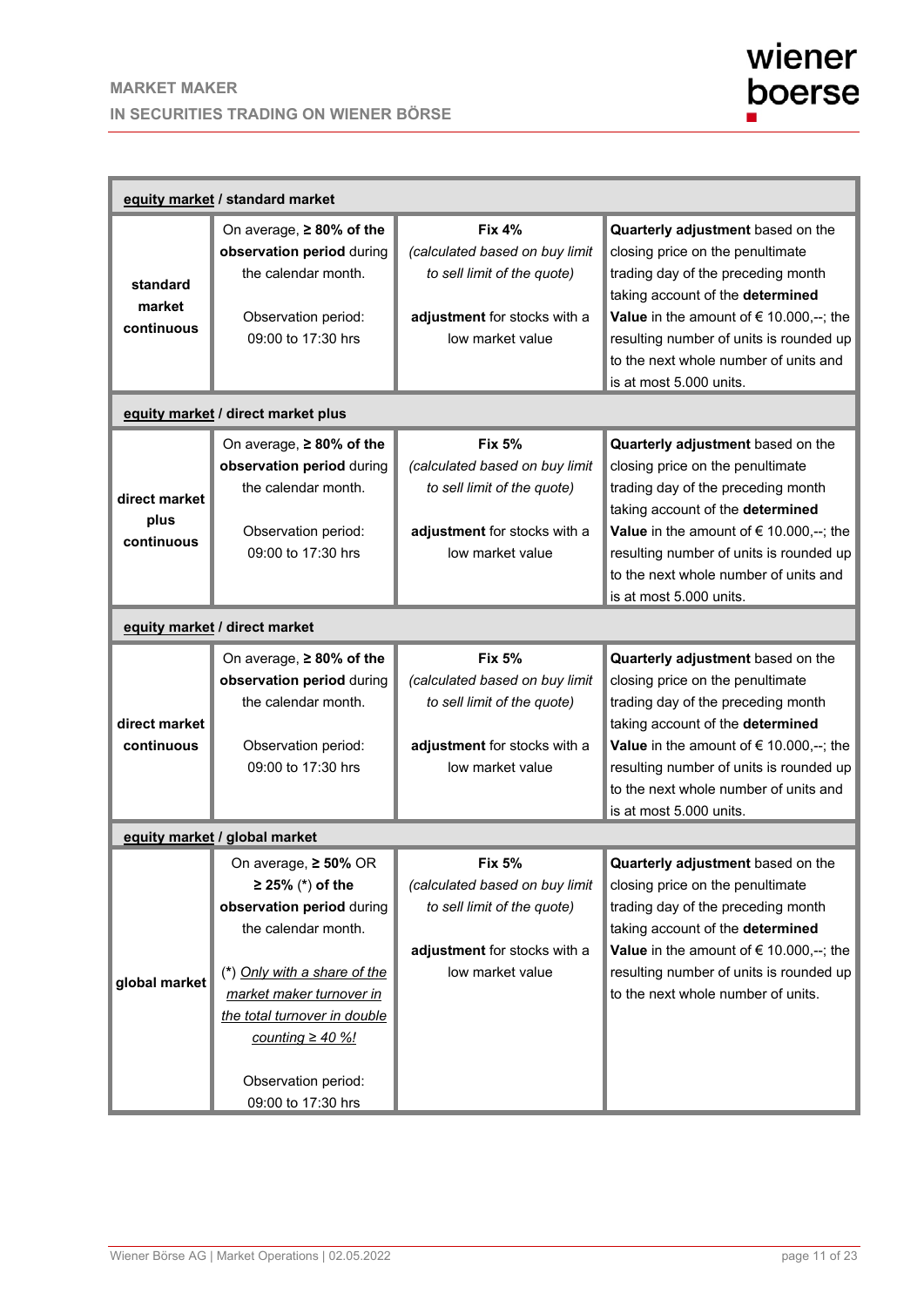#### **Spread parameters:**

#### a) Calculation of maximum spreads:

For all stocks in the prime market, the determination of the maximum spreads is based by allocating the stocks to different liquidity classes:

| <b>Liquidity Class</b> | <b>Maximum Spread</b> |
|------------------------|-----------------------|
| LQ1                    | 0,65 %                |
| LQ <sub>2</sub>        | 0,85%                 |
| LQ <sub>3</sub>        | 1,30 %                |
| LQ4                    | 1,80 %                |
| LQ5                    | 2,70 %                |

The maximum spreads are appraised for the stocks of the liquidity classes LQ1 to LQ5 by using the calculation method given below and are determined with 0,65 %, 0,85 %, 1,30 %, 1,80 % or 2,70 %:

| Market Spread (Median) + W (Turnover) + X (Vola) + Y (kap. FF) + Z (Unwinding Period) |                                                           |  |  |  |  |  |
|---------------------------------------------------------------------------------------|-----------------------------------------------------------|--|--|--|--|--|
| Market Spread (mean value)                                                            | Mean value of market spreads of the last 3 trading months |  |  |  |  |  |
| W (turnover)                                                                          | Class value for the average daily turnover                |  |  |  |  |  |
|                                                                                       | Pursuant ATX watch list                                   |  |  |  |  |  |
| Class value for 60-day volatility<br>$X$ (vola)                                       |                                                           |  |  |  |  |  |
|                                                                                       | as a benchmark for risk                                   |  |  |  |  |  |
| $Y$ (cap. FF)                                                                         | Class value for capitalized free float                    |  |  |  |  |  |
|                                                                                       | (market capitalization * FF factor)                       |  |  |  |  |  |
|                                                                                       | as a benchmark for the relevance of the marketplace       |  |  |  |  |  |
|                                                                                       | and the interest signaled by institutional investors      |  |  |  |  |  |
| $\angle$ (unwinding period)                                                           | Class value for unwinding period                          |  |  |  |  |  |
|                                                                                       | as a benchmark for tradability                            |  |  |  |  |  |
|                                                                                       |                                                           |  |  |  |  |  |

For the market segment prime market the allocation of the stocks to the respective liquidity class (LQ1 to LQ5) is pregiven from the exchange operating company and fixed for one year (usually from the beginning of May to the end of April of the following year).

In extraordinary situations (for example massive reduction of free float) the exchange operating company may change liquidity classes of instruments throughout the year.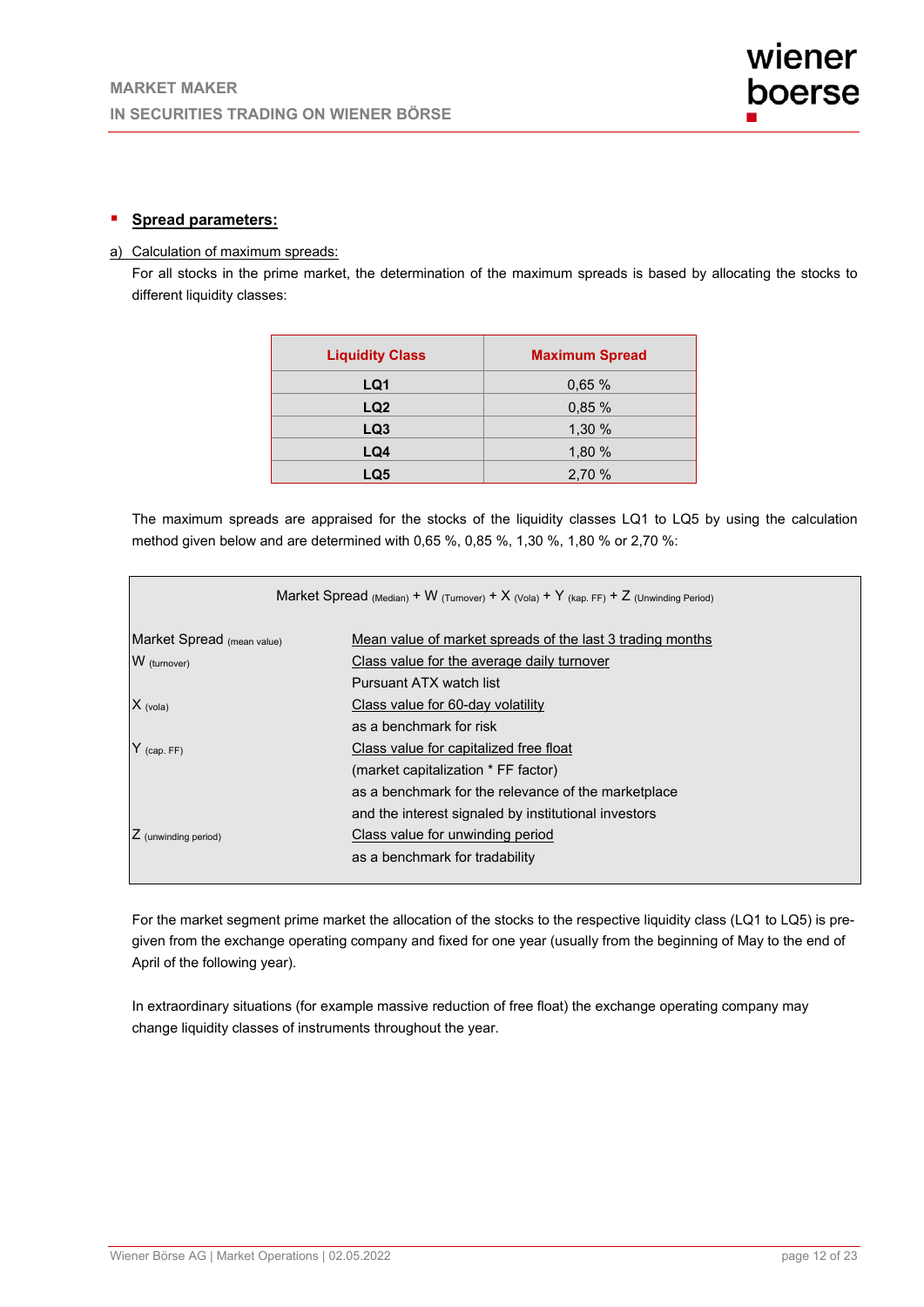#### b) Constant adjustment of the maximum spreads for stocks:

If the price is constantly at  $\epsilon$  5 on three consecutive trading days, the absolute value corresponding to the respective percentage of € 5 will be fixed as a maximum spread as set out below; if the price is constantly at EUR 1 on three consecutive trading days, the maximum spread will be fixed as an absolute value as set out below:

|                                                      |                                                                                                                                   | LQ1    | LQ <sub>2</sub> | LQ <sub>3</sub> | LQ4    | LQ5    | LQ6             | LQ7             | LQ8             |
|------------------------------------------------------|-----------------------------------------------------------------------------------------------------------------------------------|--------|-----------------|-----------------|--------|--------|-----------------|-----------------|-----------------|
|                                                      | <b>Relative spread</b>                                                                                                            | 0.65%  | 0.85%           | 1,30%           | 1,80 % | 2,70 % | 4%              | 5 %             | 5%              |
| <b>Stagnating spread</b><br>at price $\leq$ EUR 5,00 |                                                                                                                                   | € 0,08 | € 0,10          | € 0,10          | € 0,10 | € 0,15 | $\epsilon$ 0,20 | $\epsilon$ 0.25 | $\epsilon$ 0,25 |
| <b>Fixed spread</b><br>price $\leq$ EUR 1,00         |                                                                                                                                   | € 0,08 | € 0,10          | € 0,10          | € 0,10 | € 0,10 | € 0.10          | $\epsilon$ 0.10 | $\epsilon$ 0,10 |
|                                                      | $LQ1 - LQ5$ = prime market                                                                                                        |        |                 |                 |        |        |                 |                 |                 |
| LQ6                                                  | $=$ standard market continuous                                                                                                    |        |                 |                 |        |        |                 |                 |                 |
| LQ7                                                  | $=$ direct market plus continuous + direct market continuous + global market                                                      |        |                 |                 |        |        |                 |                 |                 |
| LQ8                                                  | $=$ standard market auction $+$ direct market plus auction $+$ direct market auction<br><i>(auction with liquidity provision)</i> |        |                 |                 |        |        |                 |                 |                 |

If the price is higher than EUR 5,00 on three consecutive trading days, the maximum spread is again fixed as a percentage.

#### **Constant adjustment of Min.-Size im Prime Market:**

For stocks represented in the Prime Market, in situations of sustained increased market volatility, the minimum quantity to be quoted by market makers (min.-size) is continuously adjusted, namely when the EURO STOXX 50® Volatility (VSTOXX®) on five consecutive trading days on average falls below or exceeds the following limits:

| Index level VSTOXX®          | minimum quote quantity           |
|------------------------------|----------------------------------|
| $0 - 30,00$ index points     | according table 1.a) (=Base)     |
| 30,01 - 40,00 index points   | reduction of quoting size by 30% |
| more than 40,00 index points | reduction of quoting size by 60% |

The adjustment takes place two trading days after the specified limits are exceeded or fallen short of. The base is reduced based on the minimum quote quantity in pieces; The rounding is done commercially to whole pieces.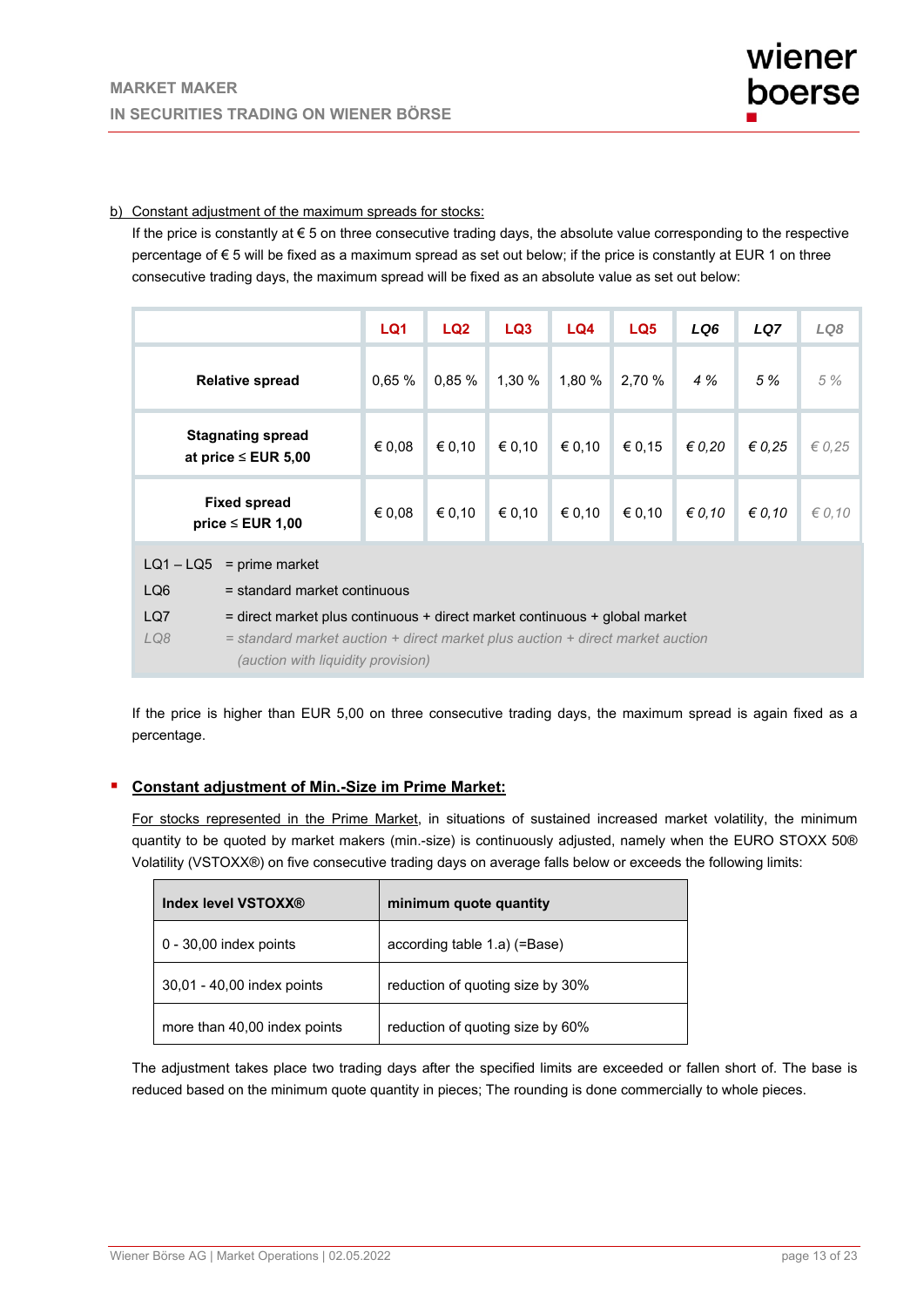#### **3.1.2 bond market**

The following table lists the Market Maker's obligations for continuously traded bonds in the segment *bond market*.

| <b>Market</b><br>segment                                                                                                                                        | Finable period of<br>quotation | <b>Maximum spread</b>                                                                 | Minimum size                                                                                                      |  |
|-----------------------------------------------------------------------------------------------------------------------------------------------------------------|--------------------------------|---------------------------------------------------------------------------------------|-------------------------------------------------------------------------------------------------------------------|--|
| bond market /<br>public sector continuous<br>corporates prime continuous + corporates standard continuous<br>financial sector continuous                        |                                |                                                                                       |                                                                                                                   |  |
| On average, $\geq 80\%$ of the<br>observation period during<br>the calendar month.<br>continuously<br>traded bonds<br>Observation period:<br>09:00 to 17:30 hrs |                                | FIX 500 basis points<br>(calculated based on buy limit<br>to sell limit of the quote) | <b>FIX</b> equal to the minimum tradeable<br>unit, at least correspondig to the value<br>of Nominale € 10.000.,-- |  |

#### **3.1.3 structured products**

The following table lists the Market Maker's obligations for continuously traded investment funds in the segment *structured products*.

| <b>Market</b><br>segment | Finable period of<br>quotation                                                  | <b>Maximum spread</b>                                               | Minimum size                                                                                                       |  |
|--------------------------|---------------------------------------------------------------------------------|---------------------------------------------------------------------|--------------------------------------------------------------------------------------------------------------------|--|
|                          | structured products / exchange traded funds                                     |                                                                     |                                                                                                                    |  |
|                          | On average, $\geq$ 50% OR<br>$\geq$ 25% (*) of the<br>observation period during | Individual arrangement per<br>Investment fund;<br>at most yet $3\%$ | <b>Quarterly adjustment</b> based on the<br>closing price on the penultimate<br>trading day of the preceding month |  |
| passively                | the calendar month.                                                             | (calculated based on buy limit                                      | taking account of the <b>individual</b>                                                                            |  |
| managed                  |                                                                                 | to sell limit of the quote)                                         | arranged Value (at least $\in$ 30.000,--);                                                                         |  |
| investment               | (*) Only with a share of the                                                    | adjustment for ETFs with a low                                      | the resulting number of units is                                                                                   |  |
| funds                    | market maker turnover in                                                        | market value                                                        | rounded up to the next whole number                                                                                |  |
|                          | the total turnover in double                                                    |                                                                     | of units.                                                                                                          |  |
| (ETF's)                  | counting $\geq$ 40 %!                                                           |                                                                     |                                                                                                                    |  |
|                          |                                                                                 |                                                                     |                                                                                                                    |  |
|                          | Observation period:                                                             |                                                                     |                                                                                                                    |  |
|                          | 09:00 to 17:30 hrs                                                              |                                                                     |                                                                                                                    |  |

Constant adjustment of the maximum spreads for ETFs:

If the price is constantly  $\leq$  EUR 5 on three consecutive trading days, the maximum spread is fixed as an absolute value and must be at least EUR 0,15; if the price is constantly only ≤ EUR 1 on three consecutive trading days, the maximum spread is EUR 0.10.

If the price is constantly higher than EUR 5 on three consecutive trading days, the maximum spread is fixed according to the defined percentage.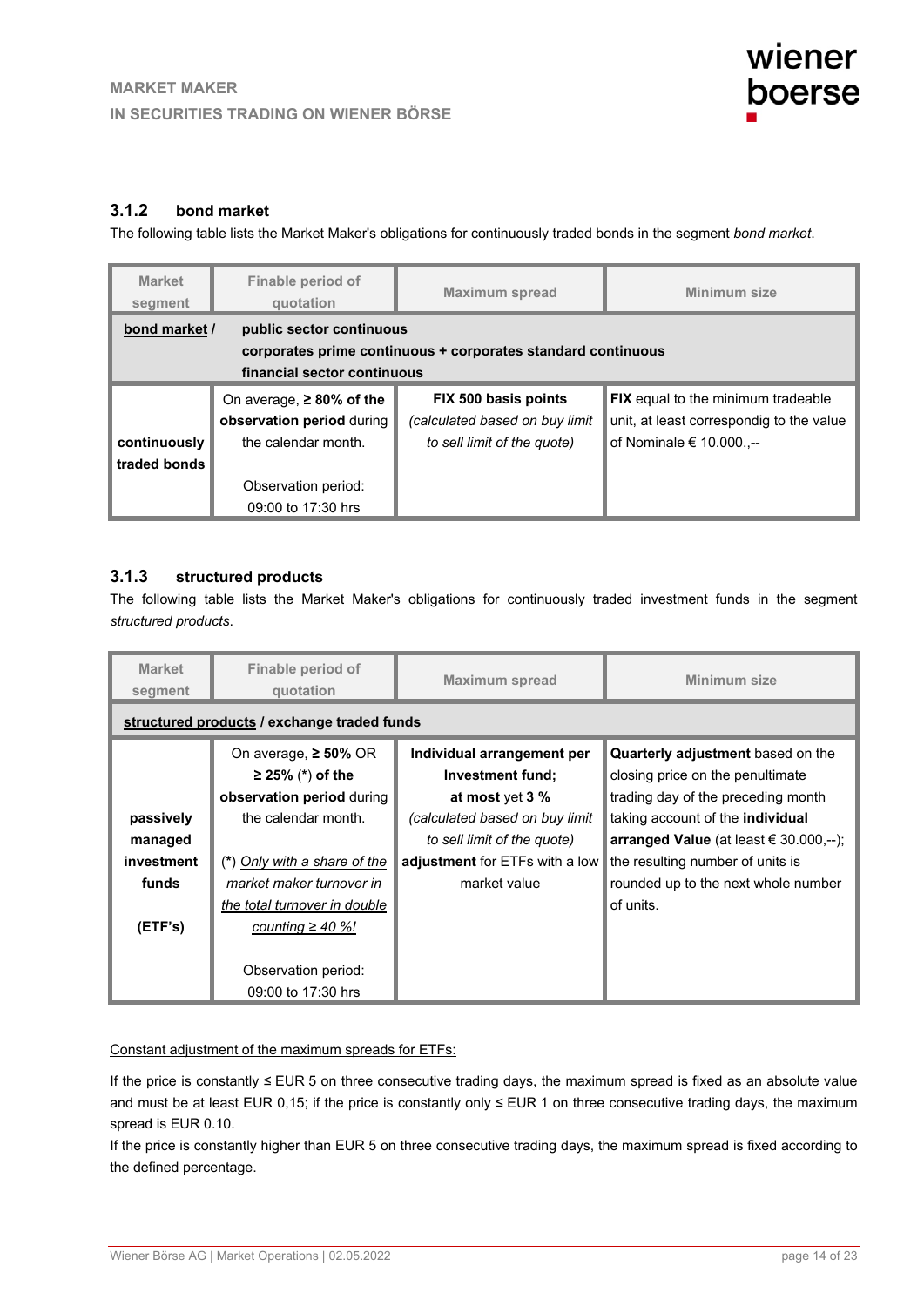## **3.2 MiFID Market Maker**

In the trading procedure continuous trading members pursuing a market maker strategy must enter into a MiFID Market Maker Agreement with the exchange operating company. The MiFID Market Maker is obligated to quote bid and ask prices (quotes) at least for *≥* 50% of the trading hours. With regards to the minimum quotation quantity (minimum size) and the maximum permissible price range (maximum spread), the following provisions apply:

The minimum quote size for MiFID market maker must correspond to EUR 2,500. When determining the minimum size of a quote in units, the number of units is rounded up to the next whole number of units.

The maximum spread for MiFID market maker is defined at twice the value which applies for market maker but no more than 5.00% respectively EUR 0.25.

## **3.3 BBO (Best Bid and Offer) Program for MiFID Market Maker**

Trading members participating the BBO program as MiFID market maker may commit as a BBO market maker for all securities contained in a security basket. Both security baskets available cover all securities contained in the ATX (ATX basket) respectively all prime market securities which are not contained in the ATX (non-ATX basket). As requirement to commit as BBO market maker trading members need to conclude a MiFID market maker commitment for every single security contained in the selective basket. No additional market maker commitment may be concluded in any of these securities.

The BBO market maker program covers two levels of fulfilment (Tier 1 and Tier 2) for which following requirements must be met cumulatively:

#### **3.3.1 Order Book Presence ( BBO Presence)**

BBO market maker fulfil their requirements on the BBO presence if they place the best or equal best buy and/or sell limit for a specific period in per cent of the daily continuous trading phase within a calendar month specified for "BBO Presence" in the table under 3.3.4.. The average BBO presence for the buy and sell side is calculated per day and security. To calculate the BBO presence per day and security basket those securities are considered which show the highest BBO presence per day. The number of securities to be considered is specified for "BBO Base" in the table under 3.3.4. and defined in per cent of the total number of securities within a security basket and rounded down to whole number of units. To assess the BBO presence per month and security basket the average of each BBO presence per day and security basket is calculated.

#### **3.3.2 Average Quotation Size ( Market Maker Size)**

BBO market maker fulfil their requirements on the market maker size if they place a minimum quotation size on average during continuous trading phase in EUR within a calendar month specified for "Market Maker Size" in the table under 3.3.4.. The market maker size is timely weighted for every single quote and order with market maker account per day and security calculated in EUR. To calculate the market maker size per day and security basket those securities are considered which show the highest BBO presence per day. To assess the market maker size per month and security basket the average of each market maker size per day and security basket is calculated.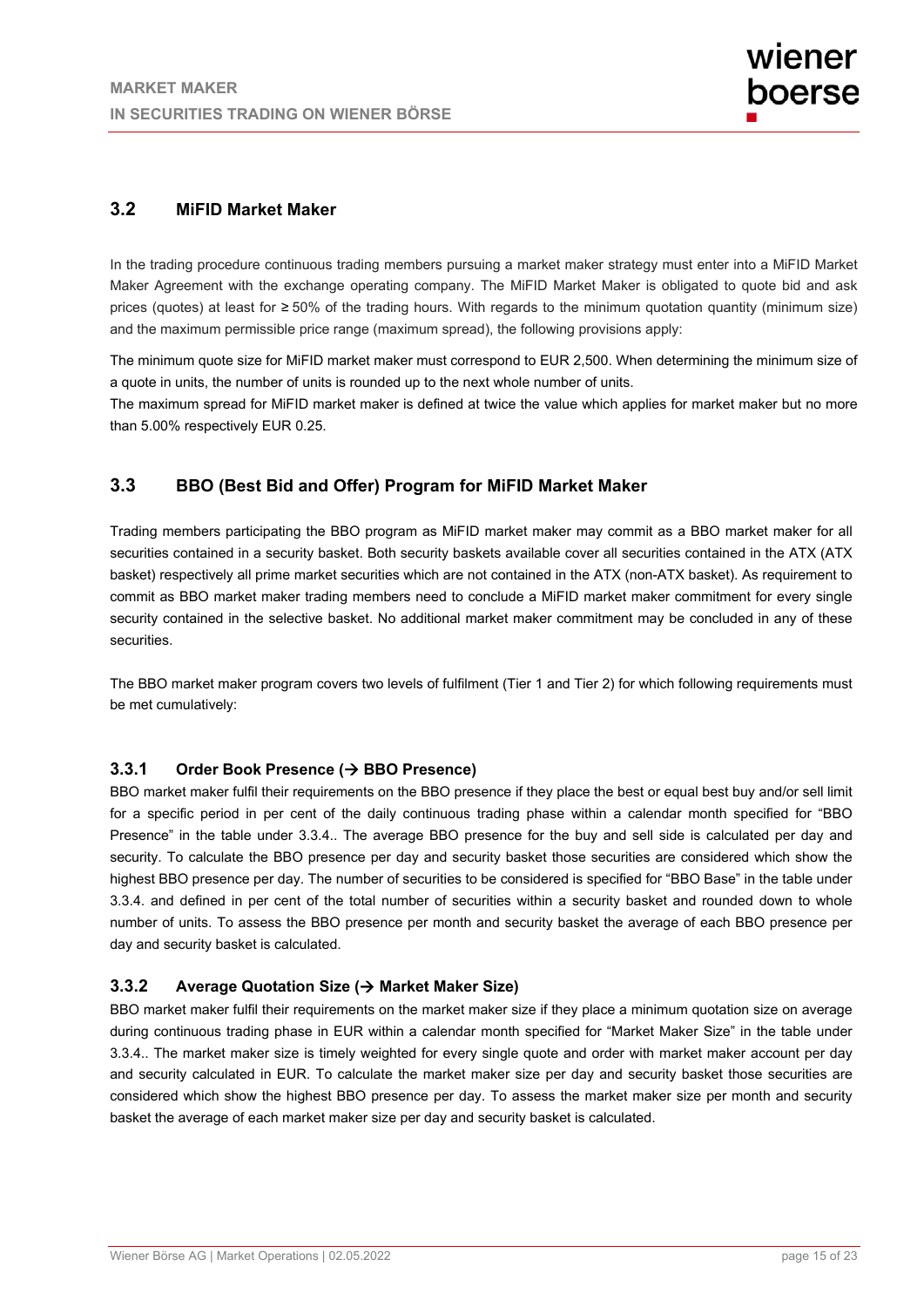#### **3.3.3 Share of Passive Market Maker Turnover on Total Turnover ( Passive Market Share)**

BBO market maker fulfil their requirements on passive market share if during continuous trading phase their passive market maker turnover within a calendar month exceed a certain threshold in per cent of the total passive turnover in a security basket specified for "Passive Market Share" in the table under 3.3.4..

#### **3.3.4 Parameters for the BBO Program**

| <b>Security Basket</b>      | <b>ATX Basket</b> |           | non-ATX Basket |           |
|-----------------------------|-------------------|-----------|----------------|-----------|
| <b>Level of Fulfilment</b>  | Tier 1            | Tier 2    | Tier 1         | Tier 2    |
| <b>BBO Presence</b>         | 20%               | 10%       | 20%            | 10%       |
| <b>Market Maker Size</b>    | EUR 5,000         | EUR 5,000 | EUR 2,500      | EUR 2,500 |
| <b>Passive Market Share</b> | 2%                | 1%        | 2%             | 1%        |
| <b>BBO Base</b>             | 80%               | 80%       | 60%            | 60%       |

#### **3.3.5 Temporary Suspension or Reduction of the Quotation Obligations**

The Fast Market Rule applies analogously to MiFID Market Makers participating the BBO program.

#### **3.3.6 Benefits**

MiFID Market Makers who participate in the BBO Program are entitled to further reduced transaction fees.

-> Further details are regulated in the fee schedule of the Vienna Stock Exchange!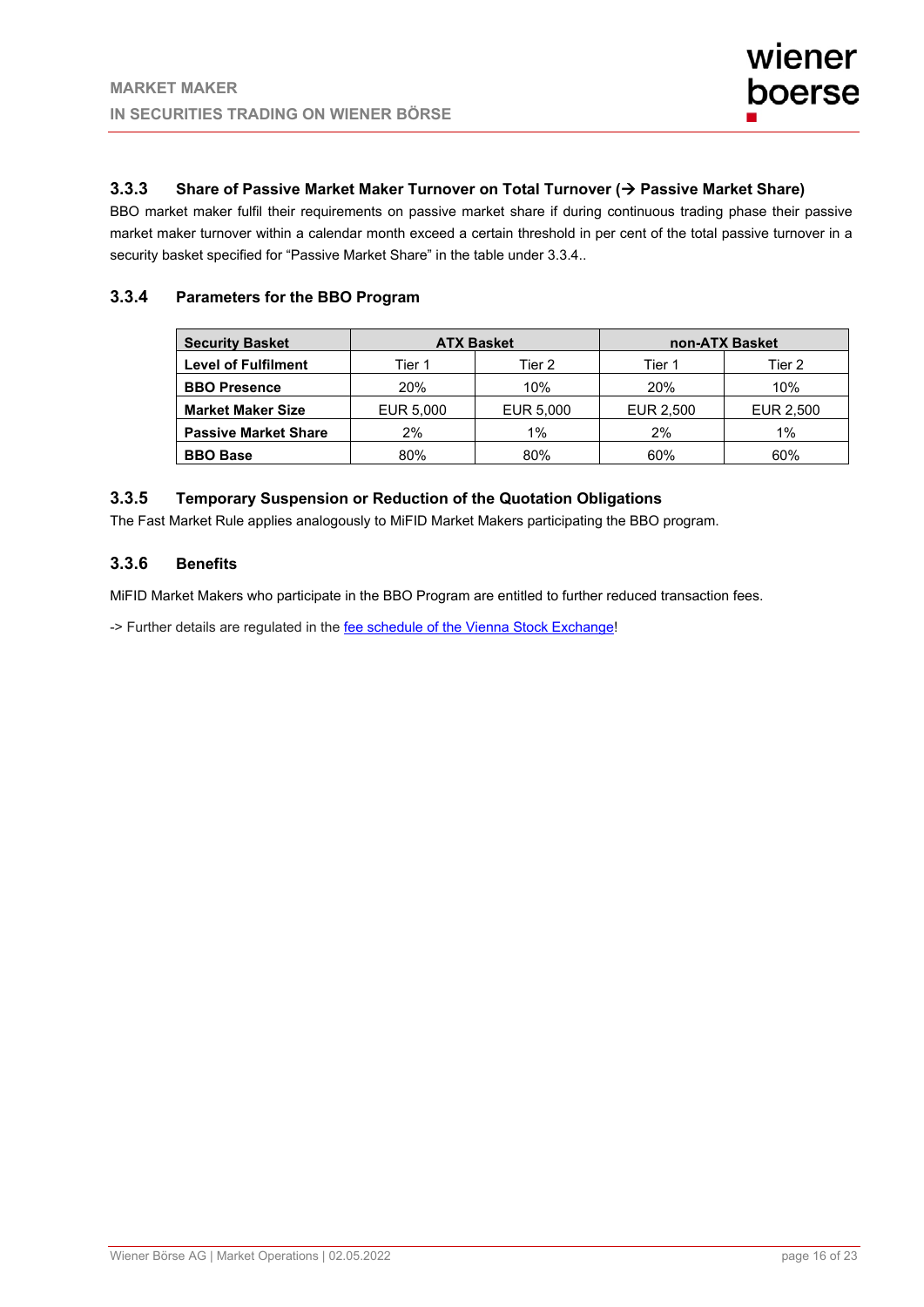## **4 Benefits for Market Maker**

#### **4.1 Transaction fees**

Trading participants which commit themselves to market making obligations in a security continue to enjoy reduced transaction fees as up until now.

-> Further details are regulated in the fee schedule of the Vienna Stock Exchange!

## **4.2 Issuer Contribution**

An issuer has the option of making a financial contribution to the trading participant that will be assuming the Market Maker function in its stock. Wiener Börse AG does not prescribe the amount to be provided, as this money is contributed exclusively on a voluntary basis.

#### **4.3 Transparency Regarding the Fulfillment of the Obligation to Place Quotes**

- The rates for Market Maker obligations fulfilled by the responsible trading participants for a security in a given month are published in the following media:
- Website of Wiener Börse AG
- Wiener Börse AG's electronic newsletter E-Monitor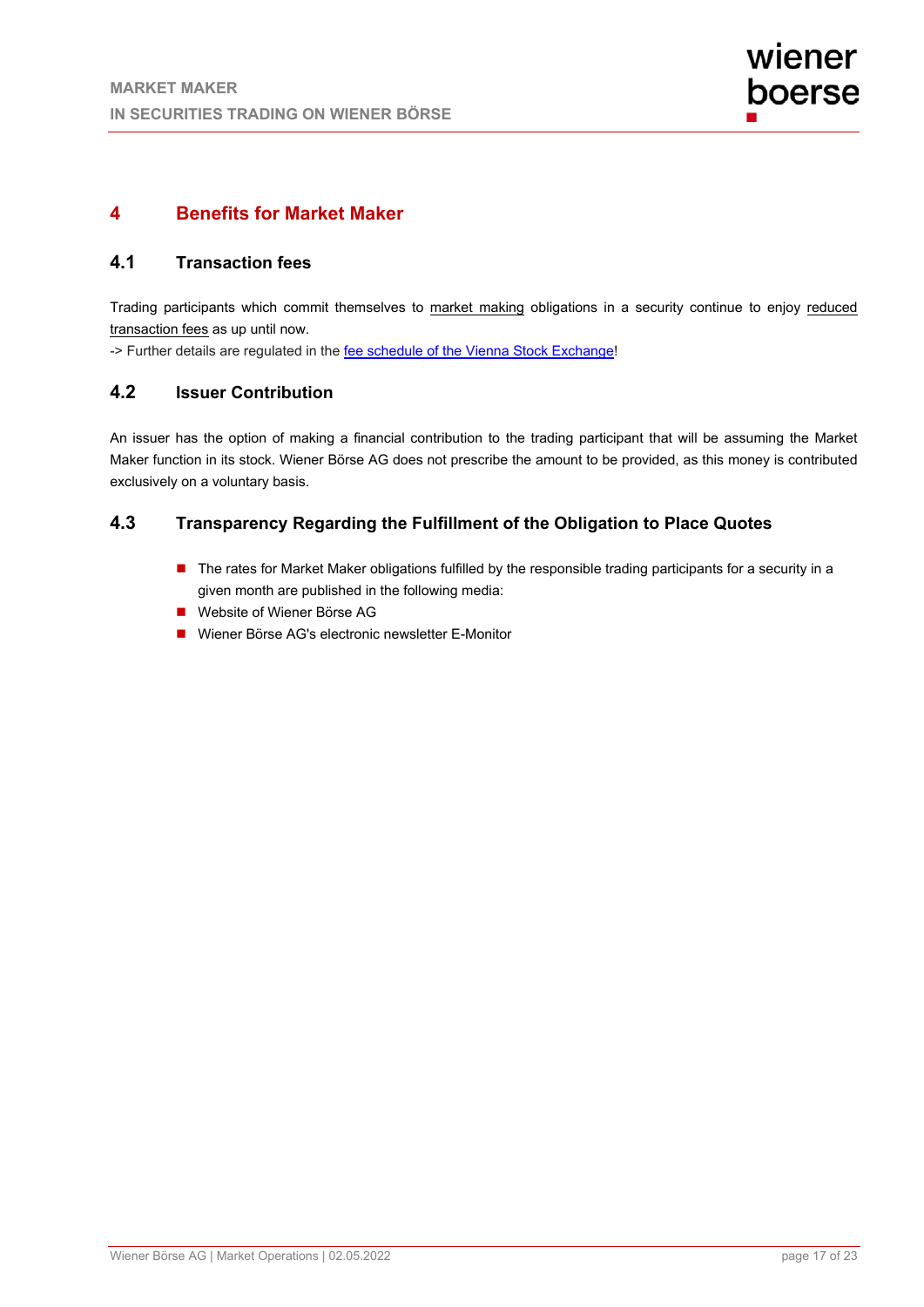## **5 Surveillance of Market Maker**

The Market Makers will be continuously monitored as to whether or not they fulfill their obligations.

## **5.1 Method of surveillance and Information**

Market Makers are monitored ex post on every trading day. The results of the performance ratio will be compiled into reports after the close of the trading session and then sent to the Market Makers at the latest by the next trading day.

Notices regarding the performace of obligations during the trading day may be obtained by telephone from the exchange operating company.

## **5.2 Performance ratio and sanctions in cases of noncompliance**

In the event that a Market Maker fails to meet its obligations, the exchange operating company has a series of sanctions that in extreme cases may result in losing its right to the function as Market Maker. The limits to be observed and the respective sanctions may vary from one market segment to the next.

A trading participant who has assumed an obligation

**a** as Market Maker shall be considered to have fulfilled its obligations in an instrument if

in the course of one calendar month, it meets at least a certain percentage of its quotation obligations (Minimum Size and Maximum Spread) during the daily observation period:

| market segment                                                                                  | percentage to be used to measure fulfillment                                                                                                                                |  |  |
|-------------------------------------------------------------------------------------------------|-----------------------------------------------------------------------------------------------------------------------------------------------------------------------------|--|--|
| equity market<br>- prime market<br>- standard market<br>- direct market plus<br>- direct market | at least $\geq 80\%$                                                                                                                                                        |  |  |
| equity market<br>- global market                                                                | at least $\geq$ 50 %                                                                                                                                                        |  |  |
|                                                                                                 | OR.                                                                                                                                                                         |  |  |
|                                                                                                 | at least $\geq$ 25 % provided that the share of the market maker<br>turnover in the total turnover in double counting is at least $\geq 40\%$<br>in the relevant instrument |  |  |
| structured products<br>- exchange traded funds                                                  | at least $\geq 50$ %                                                                                                                                                        |  |  |
|                                                                                                 | <b>OR</b>                                                                                                                                                                   |  |  |
|                                                                                                 | at least $\geq$ 25 % provided that the share of the market maker<br>turnover in the total turnover in double counting is at least $\geq 40\%$<br>in the relevant instrument |  |  |
| bond market                                                                                     | at least $\geq 80\%$                                                                                                                                                        |  |  |

**a** as "MiFID Market Maker" shall be considered to have fulfilled its obligations in an instrument if in the course of one calendar month, it meets at least ≥ 50 % of its quotation obligations (Minimum Size and Maximum Spread) during the daily observation period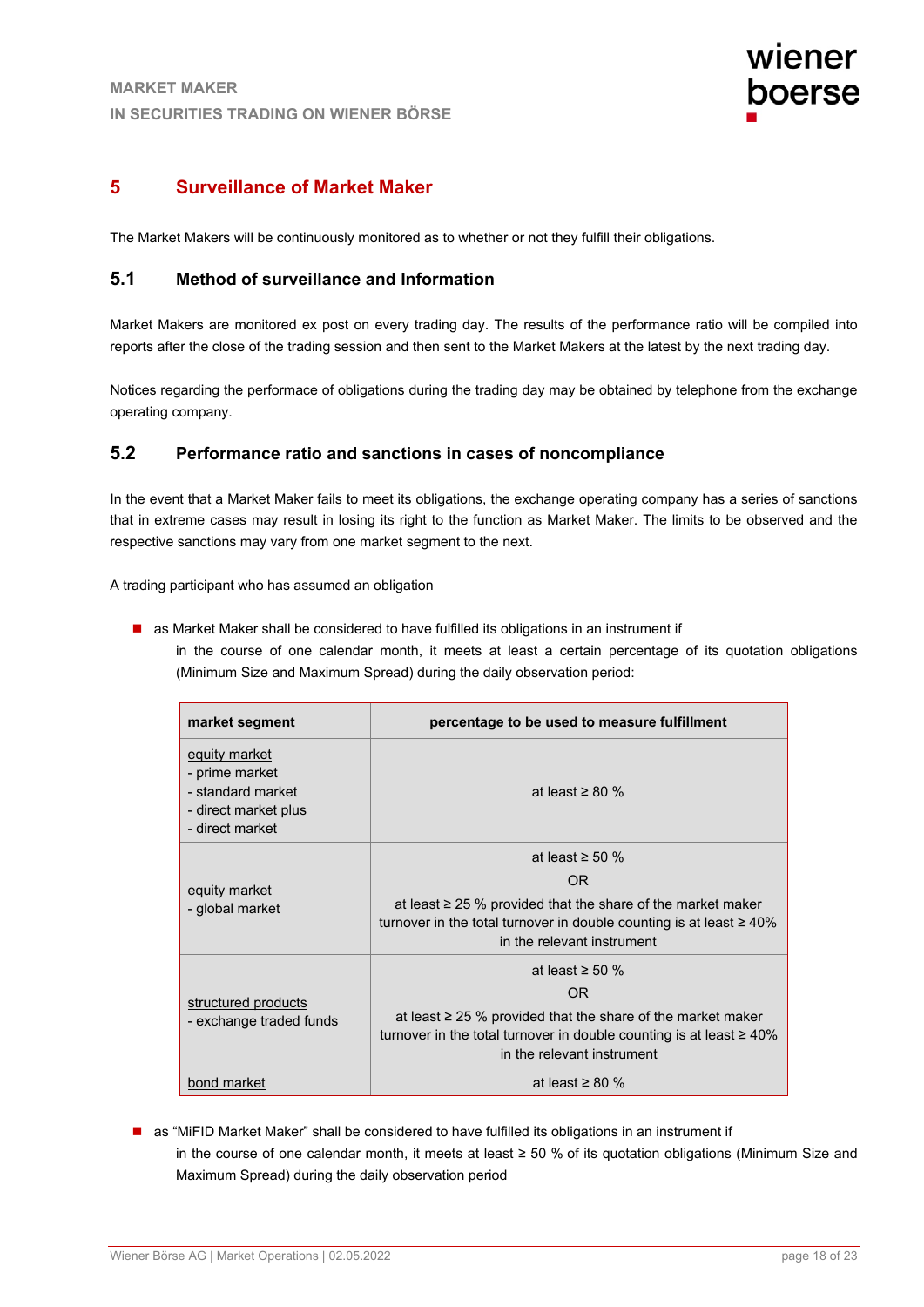The daily observation period is the time between 09:00 and 17:30.

If a Market Maker fails to fulfill its obligations within an observation month, Wiener Börse AG has the following measures at its disposal:

to reverse amounts booked for transactions concluded in the relevant month on the basis of principal fees;

#### **5.3 Temporary suspension or reduction of quote obligations**

#### **5.3.1 "Fast Market Regulation"**

When the ATX changes by  $+/- 3\%$  versus the closing price of the ATX on the preceding day, the fast market rule is triggered for trading members who have assumed market maker commitments

- $\blacksquare$  in the market segments
	- **Prime Market**
	- Standard Market Continuous
	- Direct Market Plus Continuous
	- Direct Market Continuous
	- Global Market (Continuous),

which means that the applicable quotation requirements are cancelled by Wiener Börse AG and any failures to meet the requirements on the trading day concerned are not considered.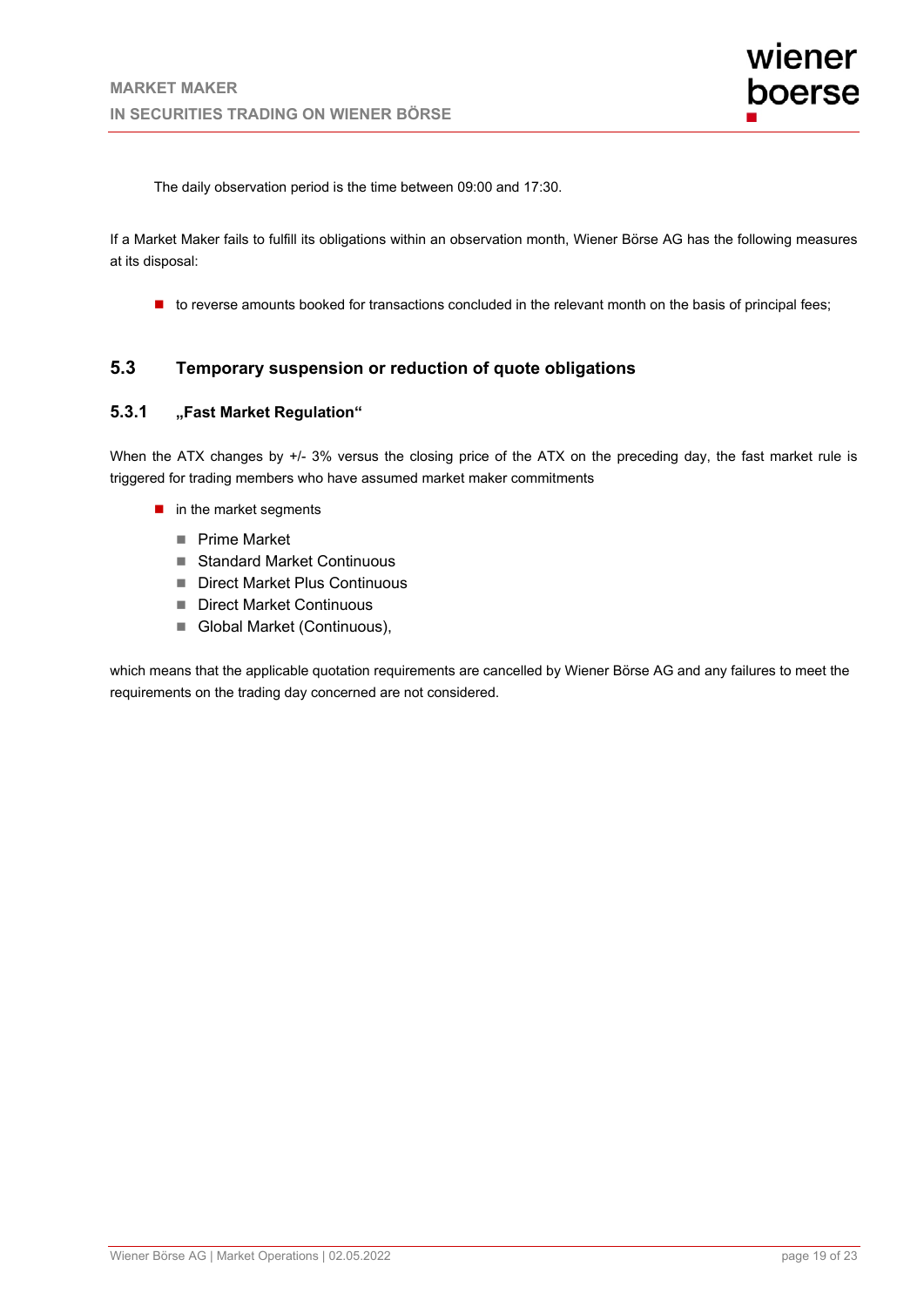#### **5.3.2 Exceptional Market Conditions (EMC)**

In the case of Exceptional Market Conditions (EMC) pursuant to Art. a to e Delegated Regulation (EU) 2017/578 the obligation to provide liquidity is cancelled to trading participants committed as market maker.

The beginning and end of EMC are announced by the exchange operating company through the trading system (Newsboard).

An exceptional circumstance (= Exceptional Market Condition - EMC) is for instance:

- **EXTREM** Extreme volatility Trigger for EMC if > 50 % of shares and ETFs tradeable in Continuous Trading with Market Making are in a volatility interruption at the same time
- War, industrial action, civil unrest, cyber sabotage
- **Disorderly trading conditions (Significant delay performance of trading system or Multiple erroneous** orders/transactions)
- **Trading Participant has problems to maintain prudent risk management practices (eg Technological issues,** Problems risk management or Short selling restrictions)
- For non-equity instruments, if FMA temporarily suspends the pre-trade transparency requirements (MiFIR Art. 9(4))

#### **5.3.3 Stressed Market Conditions (SMC)**

In the case of Stressed Market Conditions (SMC) in one or more continuously traded liquid shares (MiFIR Article 2 (1) (17)) or liquid investment funds (ETFs), the exchange operating company will set temporally according to Art. 6 Delegated Regulation (EU) 2017/578 for the purpose of improving liquidity, a different quote obligation regarding Size and Spread:

|                                                         | <b>Normal Market Phase</b> |                     | <b>Stressed Market Phase</b> |                |
|---------------------------------------------------------|----------------------------|---------------------|------------------------------|----------------|
|                                                         | <b>Market Maker</b>        | <b>MiFID</b>        | <b>Market Maker</b>          | <b>MiFID</b>   |
|                                                         |                            | <b>Market Maker</b> |                              | Market Maker   |
| Spread $(Y)$                                            |                            | Y                   | $(Y \times 2)$               | $(Y \times 2)$ |
| Size <sup>2</sup> (A)                                   | A                          | A                   | $(A \div 2)$                 | $(A \div 2)$   |
| <b>Incentive</b>                                        | <b>MM</b> Fees             | <b>Regular Fees</b> | <b>MM</b> Fees               | <b>MM</b> Fees |
| 1 Y = committed Max. Spread   2 A = committed Min. Size |                            |                     |                              |                |

The maximum spread applicable to meet the relevant quotation obligation will be doubled and the applicable Minimum Quotation Quantity will be halved.

The beginning and end of SMC are announced by the exchange operating company through the trading system (Newsboard).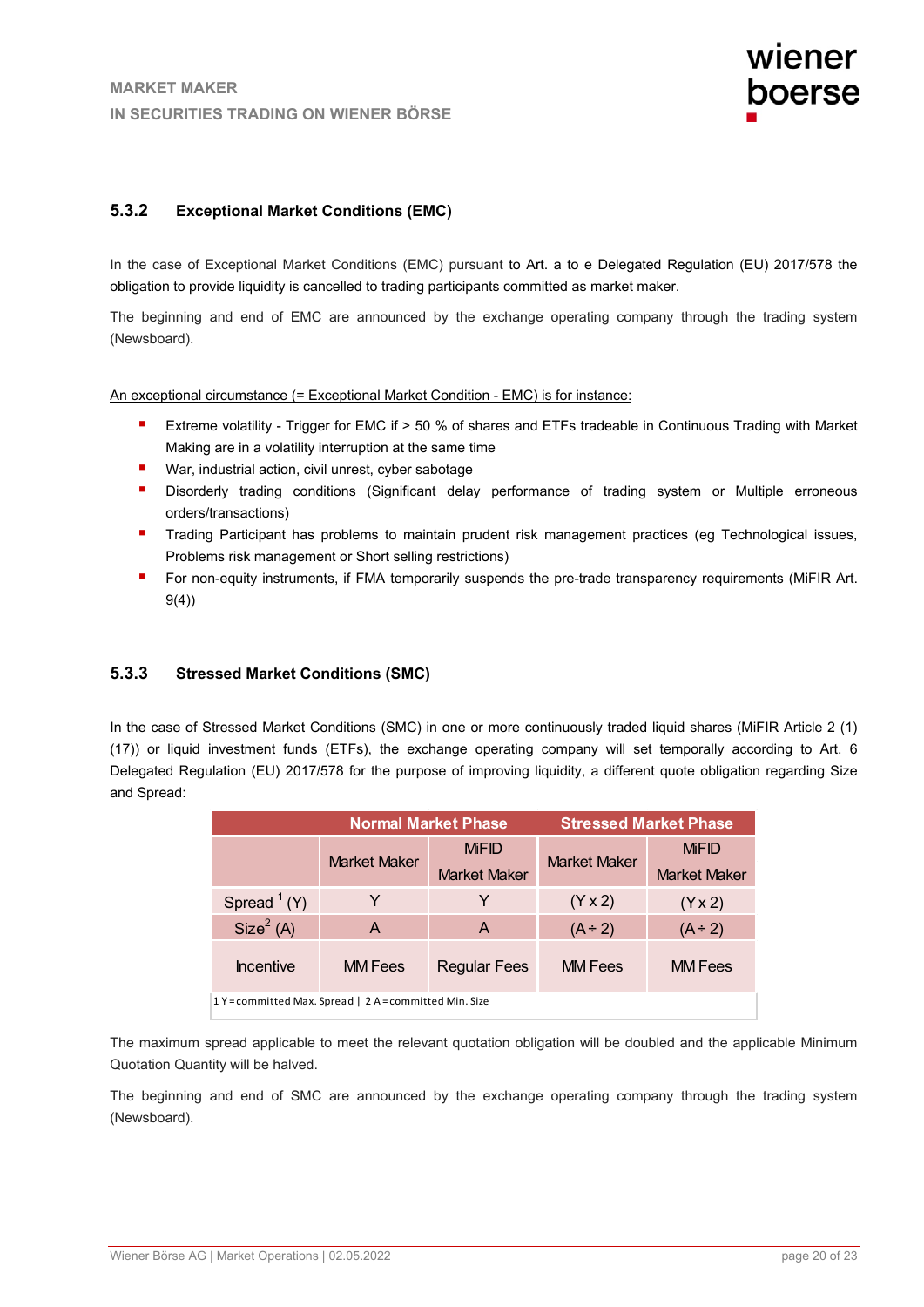The Exchange Operating Company has set out the parameters to identify stressed market conditions (SMC) in terms of significant short-term changes of price and volume:

- **Condition 1 (short-term changes in price) is met if the price of the potential trade is outside the double bandwidth for** an "Extended Volatility Interruption".
- **Condition 2 (short-term changes in volume) is met if the volume of the potential trade is at least 5 times higher than** the average amount of a trade of the last year in the respective instrument.

SMC occurs as soon as both market conditions - short-term price and volume changes - are met within an "extended volatility interruption": market condition 1 when the "extended volatility interruption" is triggered and market condition 2 at the time the "extended volatility interruption" ends.



*Figure: Market conditions for SMC* 

If both market conditions occur, an SMC phase is triggered in the respective instrument and takes one hour. If both market conditions are met repeatedly within this hour, SMC starts again.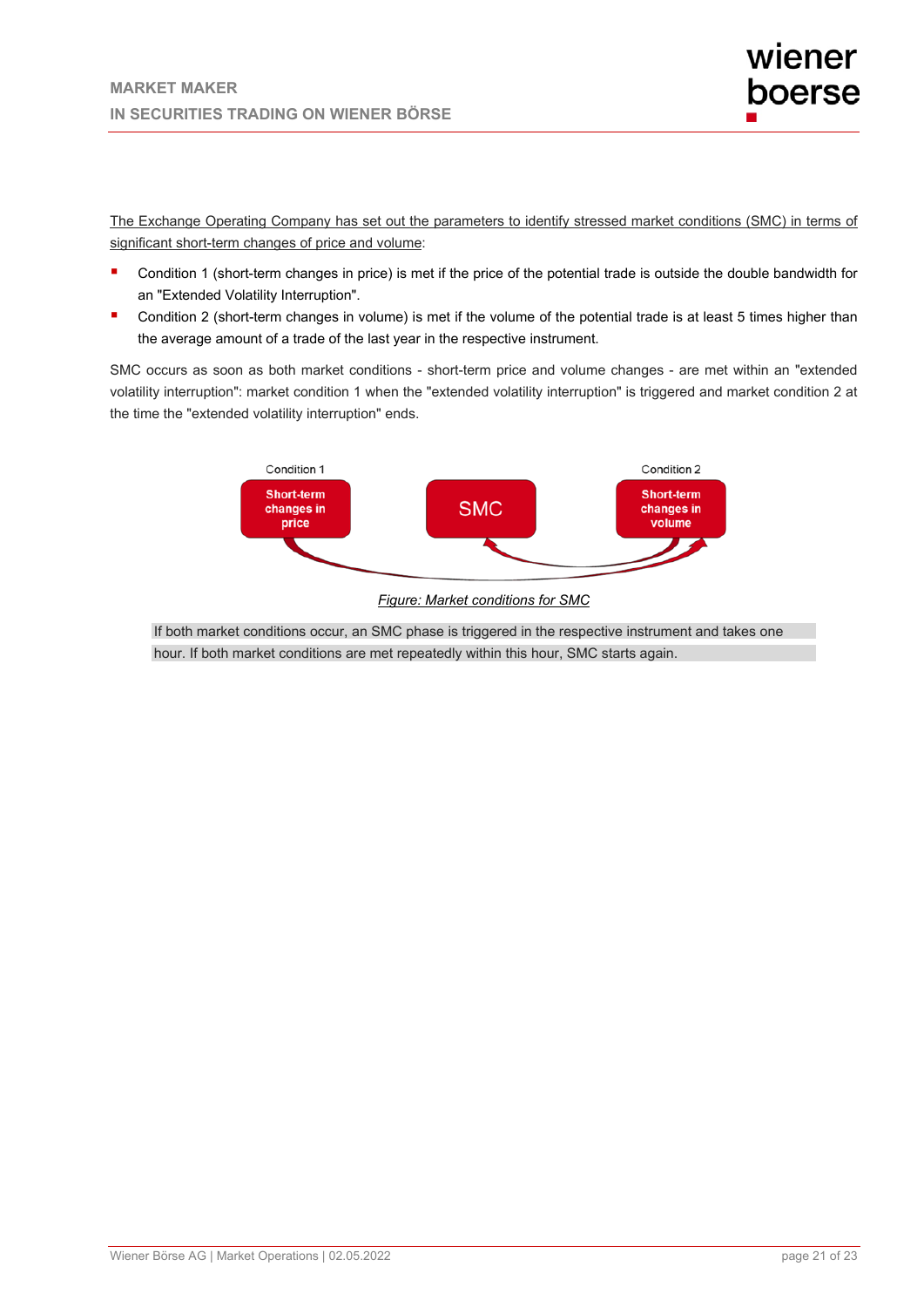## **6 Revocation of a commitment as Market Maker**

#### **6.1 Resigning from the Market Maker-Commitment**

The termination of a commitment on the part of a Market Maker is only possible at the end of the month upon one month's notice; the obligation as market maker must be met in any case until the expiration of the termination period.

In the event of special and unpredictable circumstances - such as the occurrence of events affecting the shares (extraordinary adjustment of the liquidity bands, capital measures, etc.) - the exchange operating company can determine a different procedure.

#### **6.2 Termination by Wiener Börse**

An agreement with a market maker may be terminated by the exchange operating company in any case at the end of a month by giving one month's notice; the obligation as market maker must be met in any case until the expiration of the termination period.

Further the agreement with a market maker may be terminated by the exchange operating company at any time with immedate effect for material reasons. A material reason that would entitle the exchange operating company to terminate a market maker commitment shall be deemed given if, among other things, the exchange member persistently fails to meet its market maker commitments for a security. A persistent breach of the market maker commitment shall be deemed given in any case if the exchange member fails to meet its commitments for at least six months within the preceding eight months in the securities for which it has assumed market maker commitments.

If the exchange operating company has terminated an agreement with an exchange member for a market maker commitment for any material reason whatsoever, said exchange member shall only be permitted to assume a market maker commitment for the concerned security again at the earliest one year after termination by the exchange operating company.

Further measures under statutory provisions shall not be affected.

#### **6.3 Retroactively invoicing the transaction fees**

In the event a Market Maker commitment is revoked, and such Market Maker fails to meet its market making commitments until the end of the period of notice, the exchange operating company shall retroactively invoice and collect principal fees for such trades concluded through the market making account in the respective securities during the last three months preceding the notice of revocation of the market making commitment.

In special cases, the exchange operating company may refrain from retroactively invoicing the transaction fees.

The following shall be deemed special cases:

- $\blacksquare$  Merger of the companies of the trading participants
- **Insolvency of the listed company or of a company whose stock serves as an underlying**
- $\blacksquare$  Takeover with the expected delisting of a company